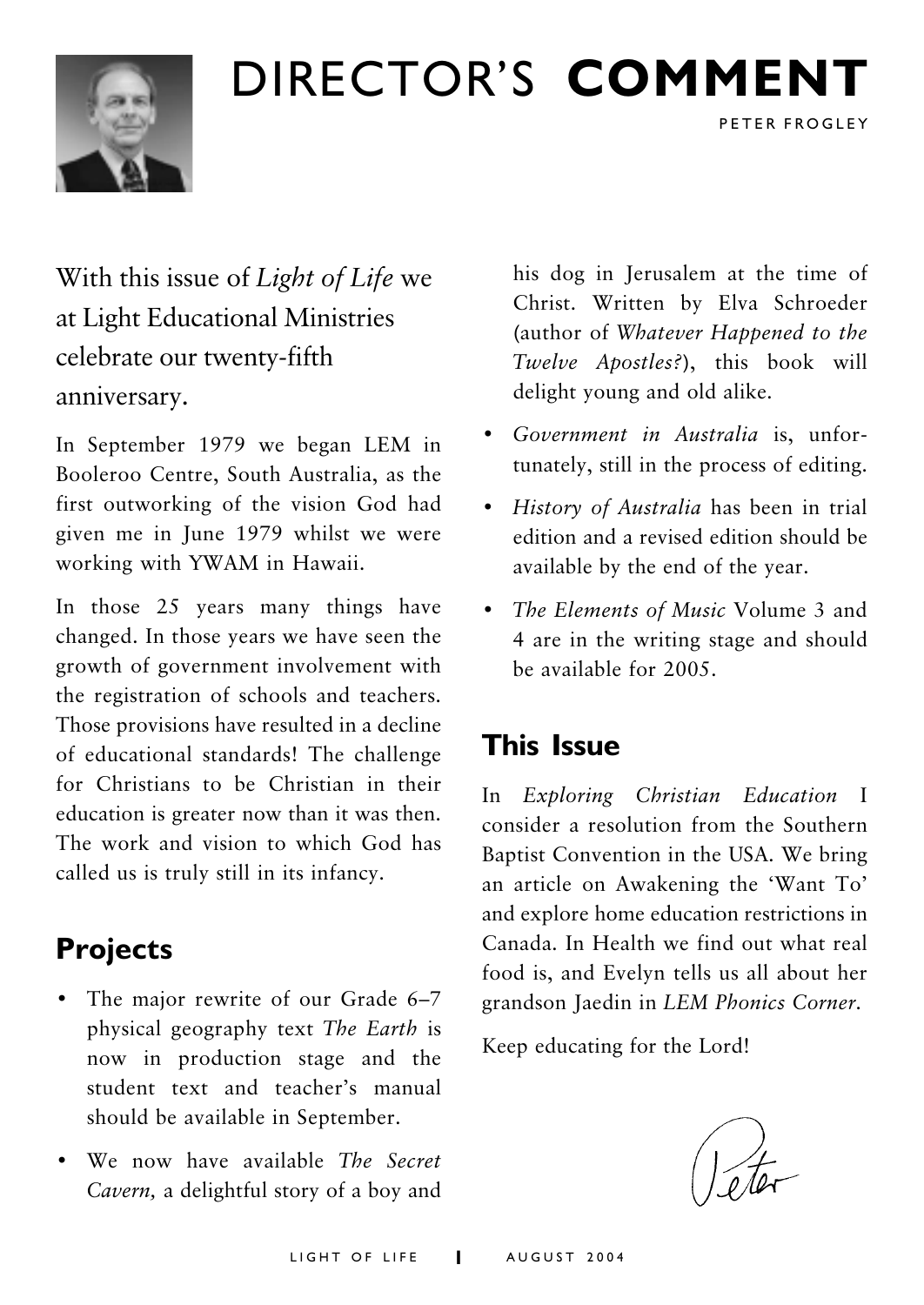

## **NEWS UPDATE**

### Papua New Guinea

Whilst teachers are keen and are continuing the LEM Phonics programme in Port Moresby, funding has been delayed and we are hopeful of a release soon.

Mesia Novau, our 'man in PNG', visited Popondetta over Easter and as a result a school there wants to become a Christian School and use LEM Phonics. We will be following up that situation to assist the school in making the transition. Peter Frogley will probably be travelling to PNG in September to further developments in the various fields God is opening.

#### Peter's World Tour

As you read this Peter Frogley is in Peru for three LEM Christian education conferences in Arequippa, Lima and Piura. He will be going on from Peru to the UK to meet some contacts there before visiting the LEM Phonics team in Beijing, China, on the way home. The new Teachers College in Ruicheng is scheduled to open on 1 August.

#### www.lem.com.au

#### SHOPPING TROLLEY IS HERE!

It's now even easier to order online, with LEM-produced products now presented in a 'shopping trolley' format. Pictures, descriptions and pricing information are all now available on our website, ready to be purchased with a click of your mouse.

#### NEW ORDER FORM LAYOUT

Our online order form has been redesigned to make it easier to use, faster to load and more compatible with internet browsers. The new layout features 'tabs' for the different parts of the order, with a new integrated instructions/help page and of course the 'browse' page which is just like browsing our catalogue.

In the near future we will be implementing a 'save/retrieve' function for our online orders, which will allow you to retrieve previously saved order information without rekeying it.

Online ordering is secure, fast, accurate and is available 24 hours a day. Try it soon at www.lem.com.au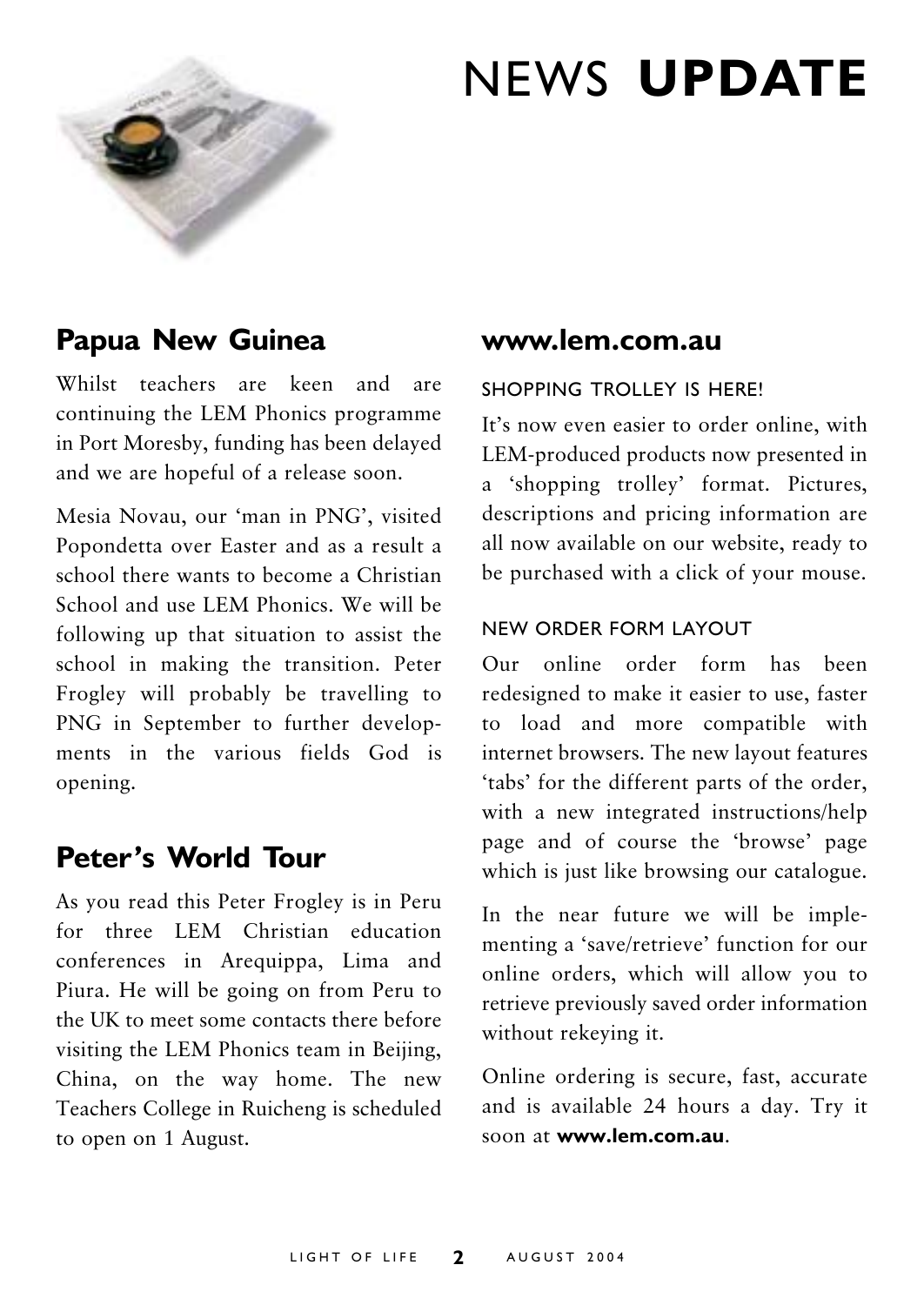

## **EXPLORING CHRISTIAN EDUCATION**

PETER FROGLEY

### **Leaving the State System**

Amongst the myriad of information that arrives via email I recently read of a very interesting resolution which had been prepared for the Southern Baptist Convention on the 15–16 June  $2004.$ 

It caught my attention because it fundamentally endorses the points we at LEM have been making for many years. We have been as a 'voice crying in the wilderness' with little apparent impact, but this resolution was presented at the convention of the largest protestant denomination in the USA

### **The Resolution**

'Now, therefore, let it be resolved that the 2004 Annual Meeting of the Southern Baptist Convention encourages all officers and members of the Southern Baptist Convention and the churches associated with it to remove their children from the government schools and to see to it that they receive a thoroughly Christian education, for the glory of God, the good

of Christ's church, and the strength of their own commitment to Iesus...'

It would be nice to think that such a resolution would have been passed with great enthusiasm, but at the convention the resolution was rejected as 'too radical'. As we have said many times, the thinking of most Christians today has been profoundly influenced by our godless culture. Christians have attempted to be acceptable to our culture and in the process have compromised the gospel.

Nevertheless, I am delighted to see such a resolution proposed and pray that it will have a powerful affect for godliness not only within Baptist circles, but throughout the Christian community.

## **Mandate for Christian Fducation**

The resolution was jointly submitted by T C Pinckney and Bruce N Shortt and we praise them for their boldness and commitment to biblical ideal. In its preamble the resolution makes the following important points:

'Whereas, the Bible commands that fathers are to bring up their children in the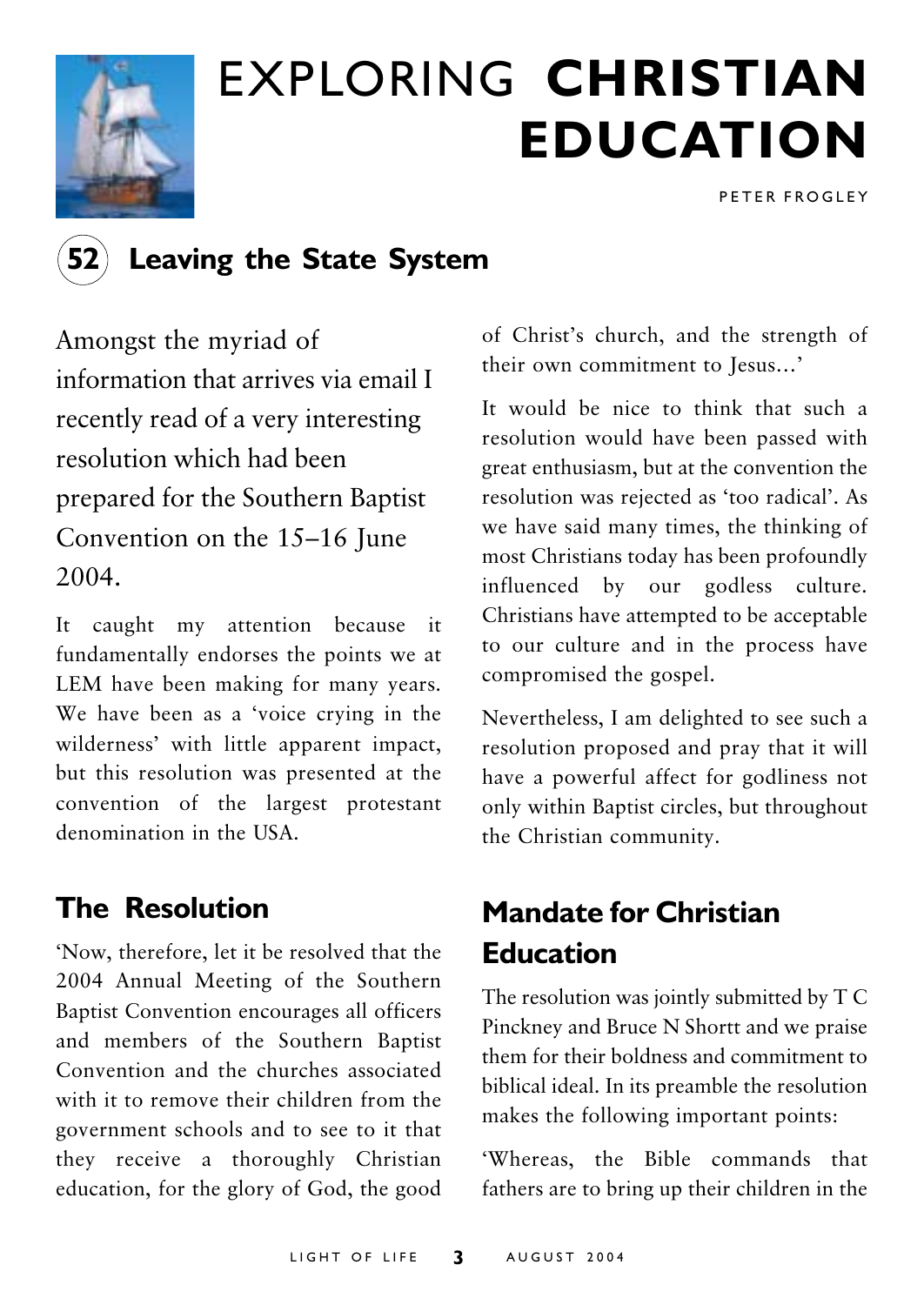training and admonition of the Lord (Eph 6:4), and all parents have an obligation to strive by all means to bring up their

children  $in$ the nurture and admonition of the Lord.

'All authority in heaven and on earth belongs to Jesus, and He has commanded us to make government school system that claims to be 'neutral' with regard to Christ, is

with Me scatters" (Luke 11:23), the

## the government school system that claims to be **neutral** with regard to Christ is actually anti-Christian

disciples of our children

and teach them to observe everything He has commanded (Mat 28:19-20).

'Teaching our children everything that Jesus commanded involves their learning to think biblically about all spheres of human thought, activity, and life (Deut 6:4–9) so that they take every thought into captivity to the obedience of Christ (2 Cor  $10:5$ ).

'Our thinking is not to be conformed to this world's way of thinking, but our minds are to be renewed and sanctified by the truth of God's word (Rom 12:2; John  $17:17$ ).

The fear of the Lord is the beginning of knowledge (Prov 1:7) and in Christ are hidden all the treasures of wisdom and knowledge (Col 2:3), any instruction that does not begin with the fear of the Lord, teaching the centrality of Jesus Christ for understanding all of life cannot properly be said to impart wisdom or knowledge to children

'Jesus said, "He who is not with me is against Me, and he who does not gather actually anti-Christian, so that children taught in the government schools are receiving an anti-Christian education. The government schools are by their own confession humanistic and secular in their instruction, the education offered by the government schools is officially Godless.

The government schools are adopting curricula and policies teaching that the homosexual lifestyle is acceptable.

'Homosexual organisations are present as approved student 'clubs' in thousands of government schools and are spreading rapidly.

'The Bible says children are like arrows in the hand of a warrior (Ps  $127:3-5$ ). We must understand that children are weapons (arrows) to be aimed for the greatest impact in the kingdom of God. Just as it would be foolish for the warrior to give his arrows to his enemies, it is foolish for Christians to give their children to be trained in schools run by the enemies of God.

Training to be a faithful witness should be a vital part of a child's education.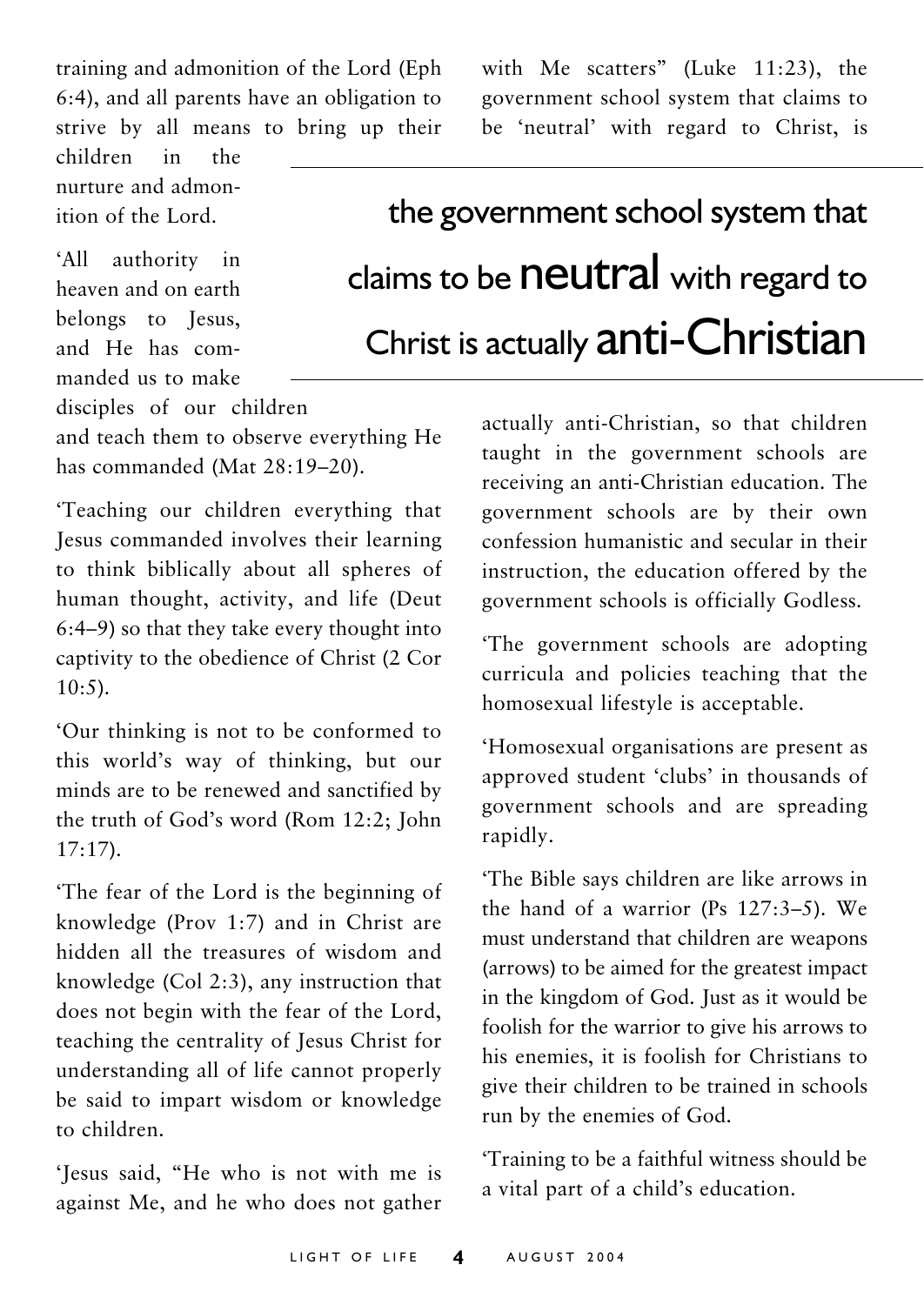'Hundreds of thousands of parents who are members of churches associated with the Southern Baptist Convention send their children to government schools.

'The children of those parents are receiving  $\overline{a}$ Godless. anti-Christian education

'The millions of children in government schools spend 7 hours a day, 180 days a vear being taught that God is irrelevant to every area of life.

'Many Christian children in government schools are converted to an anti-Christian world view rather than evangelising their schoolmates

'The Nehemiah Institute has discovered through its extensive surveys of student attitudes and beliefs that acceptance of a secular humanist worldview by Christian children attending government schools has increased dramatically over the past fifteen vears.

'The Southern Baptist Council on Family Life reported to the 2002 Annual Meeting of the Southern Baptist Convention that 88% of the children raised in evangelical homes leave church at the age of 18, never to return.

'It is anti-intellectual to divorce God from His creation, and many excellent curricula are available that demonstrate the beauty and working of God throughout His creation, and experience has proven the superior intellectual accomplishments of children educated in such curricula

'The Bible teaches that the companion of fools will be destroved (Prov 13:20), and that people are prone to be deceived into thinking that evil company will not corrupt them  $(1$  Cor 15:33). It is incumbent on ministers of the gospel to warn God's people that their children are being corrupted by spending half their waking hours instructed by teachers who are required by law to inculcate a Godless education

'Many adult members  $\alpha$ f  $_{\rm{OIII}}$ congregations teach in government schools, this resolution should not be construed to discourage adult believers who labour as missionaries to unbelieving colleagues and students; rather they should be commended and encouraged to be salt and light in a dark and decaying government school system.'

There it is; a comprehensive summary of the issues relating to government education. God has given authority for education to the family and the church. As it is not a government responsibility the government, not being equipped by the Lord will do a very poor job at educating the people. It is for this reason that God has raised up Christian education in our day.

### **Reasons for Leaving**

In 2002 Dan Smithwick presented an article Nine Reasons For Not Using Public Schools and whilst there is not room to present these in this issue we will do so in the next issue of Light of Life.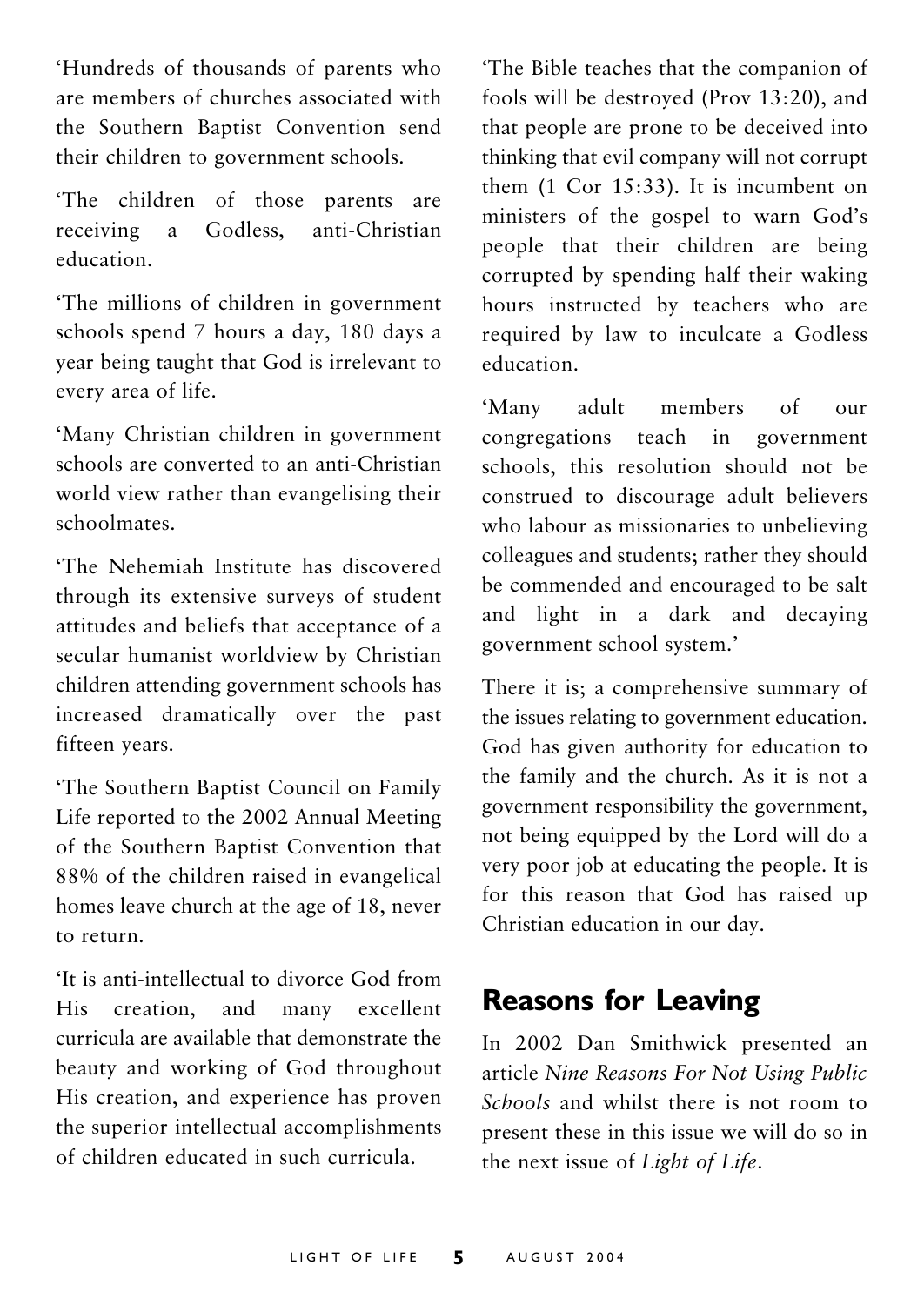We finish this article with part of the preamble to Smithwick's article:

'Public schools (or some would like to say, government schools) have come upon hard times in the past several years. One would be hard pressed to find a community where the public school system is not having serious problems. While gun shootings get the most coverage, understandably, there are many, many other problems plaguing the 150 year old experiment of government-run education. Budget crises, teacher shortages, facility problems, undisciplined youth and now more frequently, problem parents plague most school districts. In addition to these is the fundamental problem — poor education Standardized test scores have fallen dramatically over the past few decades. Both college and business leaders lament at how poorly educated high school students are

'For the first two centuries of our nation (USA), civil government had no role in education. In the last century, it has wanted to be the only role. We spend more money on education per pupil than any other industrialized nation yet rank academic near or at hottom  $in$ performance, especially in math, physics and sciences, Why? The answer is theological in every sense.

'I want to give nine reasons why the church today should cease using state-run schools. I also want to acknowledge upfront that there are oftentimes circumstances why Christians believe they have to use public schools. It is neither my

place, nor anyone else's I believe, to judge all situations from afar. I will say more on this later. But first, some background on the theological basis for arguing why the church should abandon public schooling.

'Here is the Fundamental Issue: Jesus said, "Man shall not live by bread alone, but by every Word that proceeds from the mouth of God" (Matt 4:4).

'For the past several decades it appears that leaders of our nation, particularly in the field of education, have systematically set out to demonstrate that Jesus did not know what He was talking about. From the removal of the Ten Commandments in the classroom to denying prayer in school to forbidding any display of religious objects in public places (including a closed Bible on a teacher's desk), our nation has determined to become a secular people officially. No Word, just bread; no supernatural, just natural.

'The fruit of this removal of Christianity from the public square is apparent to anyone who wants to see - a decrease in good things (honesty, morality, literacy, family coherence, etc.) and an increase in bad things (crime, sexual immorality, bankruptcies, business and government corruption, family breakdown, etc.) Within a few short generations, our nation has been changing from liberty to bondage (government dependency), from free enterprise to socialism, from creditor status to debtor status, from community spirit to isolationism, from honouring God to ignoring Him.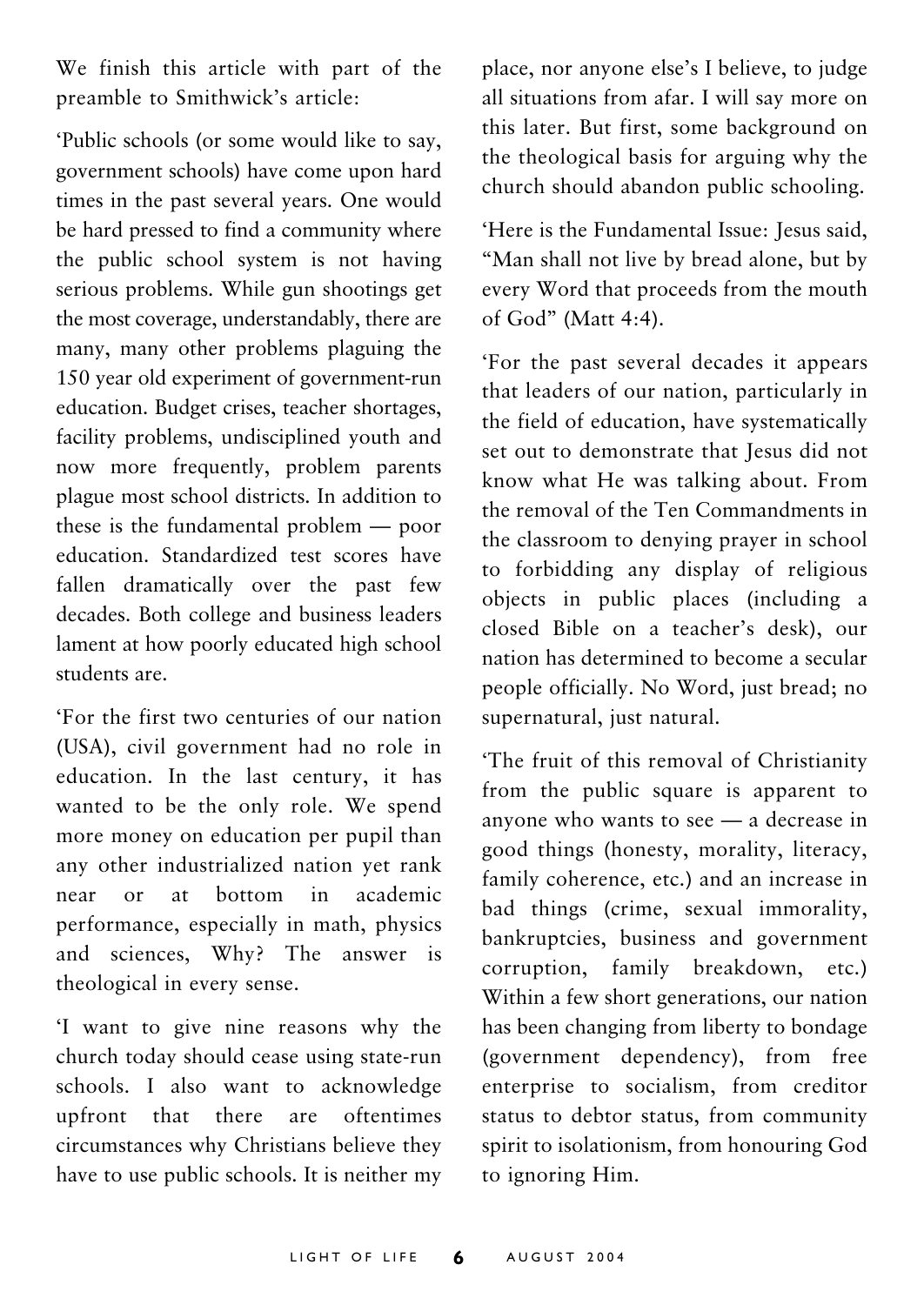'The seedbed for this change I believe, more than any other place, has been the public school classroom. When the public/

government school system began in the early nineteenth century, it was absorbed in an environment of Christian ethics held to publicly and privately since the days of the Pilgrims. Praver, Bible reading and the fear of the Lord were the foundations of learning. Not anymore. The spiritual

capital inherited by the public school system has been spent and will not be replenished.

But America didn't enter this experiment of non-religious secular education without warning. Theologian and educator Dr A A Hodge, Princeton Theological Seminary. said. "I am as sure as I am of Christ's a comprehensive reign that and centralized system of national education, separated from religion, as is now commonly proposed, will prove the most appalling enginery for the propagation of anti-Christian and atheistic unbelief, and of anti-social nihilistic ethics, individual, social and political, which this sin-rent world has ever seen"

'Scholar J Gresham Machen, founder of Westminster Theological Seminary, said, "An education that trains the mind without training the moral sense is a menace to civilization rather than a help." On 12 January 1926, Machen testified before a Congressional committee on the dangers of

creating a Federal Department  $\alpha$ f Education. He stated, "Do we want a federal Department of Education, or do

## the **Spiritual capital** inherited by the public school system has been Spent and will not be replenished

we not? I think we do not. And I am asking your permission to tell you very briefly why. We do not, I think, want a federal Department of Education because such a Department is in the interests of a principle of uniformity or standardisation [emphasis mine] in education which would be the very worst calamity into which this country could fall."

'Martin Luther said. "I'm afraid that the schools will prove the very gates of hell, unless they diligently labour in explaining the Holy Scriptures and engraving them on  $the$ heart  $\alpha$ vouth." America's government-run education system has proven Luther right.

These men and many others, gave us clear warnings about government-run, secular, no-Bible education. But the church pressed on. It bought the concept of 'free' education and surrendered her posterity to be raised by the state. Would to God that all parents would have seen the error of this as clearly as one parent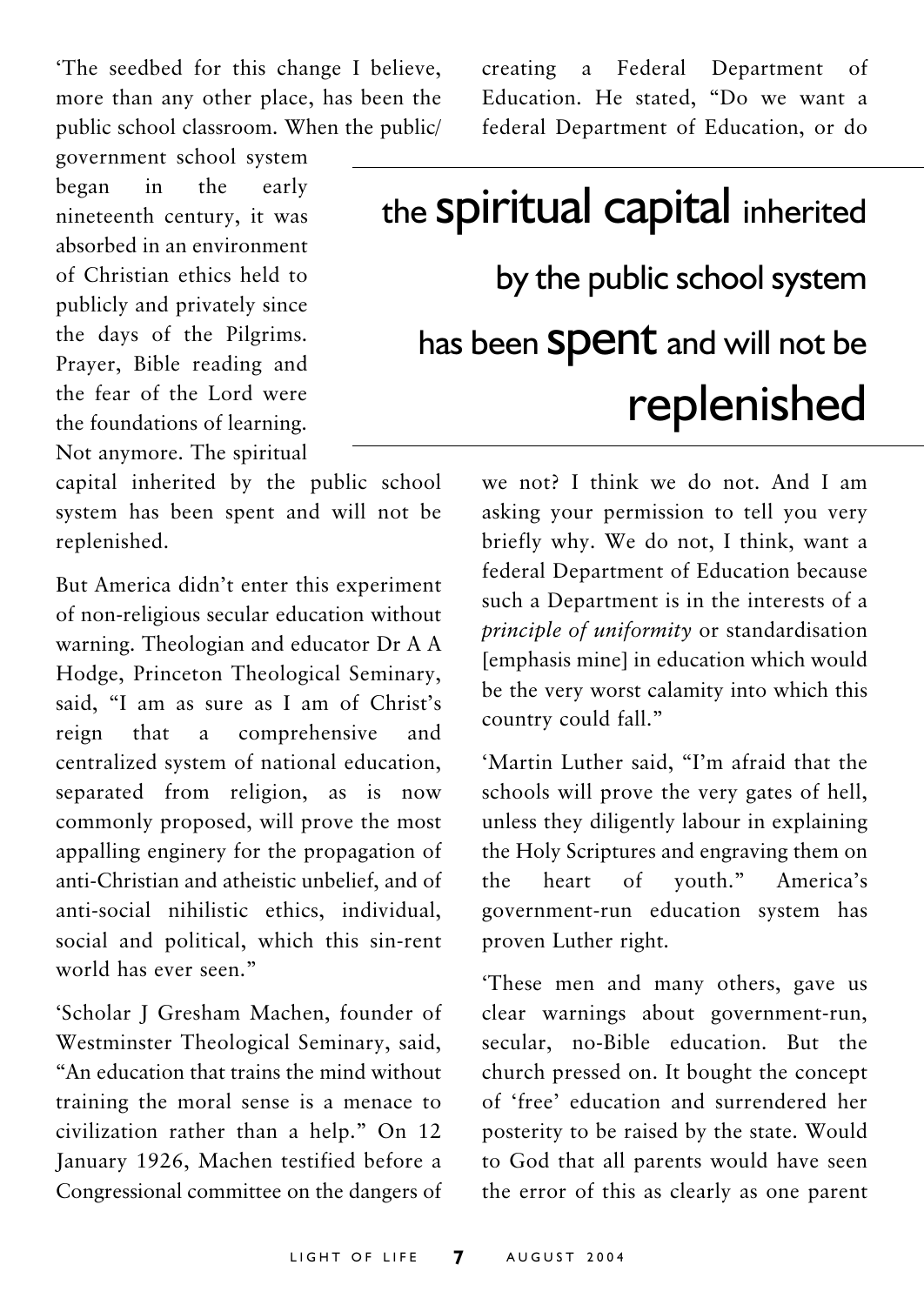from Iowa who said, "I don't want my children fed by the state. I don't want my children clothed by the state. But I would prefer either to their being educated by the state."

'Insider' John Taylor Gatto, 1991 New

York State Teacher of the Year. speaker, author of Dumbing Us Down and The Exhausted School, stated, "We live in a time of great school crisis Our children rank at the bottom nineteen indus- $\alpha$ f trialized nations  $\mathbf{in}$ reading, writing and arithmetic. At the very

bottom. Our teenage suicide rate is the highest in the world and suicidal kids are rich kids for the most part, not the poor. In Manhattan fifty per cent of all new marriages last less than five years. So something is wrong for sure."

'Education expert Samuel L Blumenfeld stated, "The plain, unvarnished truth is that public education is a shoddy, fraudulent piece of goods sold to the public at an astronomical price. It's time the American consumer knew the extent of the fraud which is victimizing millions of children each year."

## public education is a **shoddy**, fraudulent piece of goods sold to the public at an astronomical price

'Pastor and author Douglas Wilson captured the situation well by saying in Recovering the Lost Tools of Learning (1991), "For over one hundred years, Americans have been running a gigantic experiment in government schools, trying to find out what a society looks like without God Now we know"



## Humanist-proof your children before sending them to university.

Our Diploma or Certificate in Christian Education is designed to present a biblical world view that will enable your young adults to live in a godless world without compromising their faith. This course is a most worthwhile preparation for any tertiary programme, laying foundations that will stand students in good stead to be able to apply their faith in the Lordship of Jesus to any discipline they may feel called to study.

Call, write or email for further details.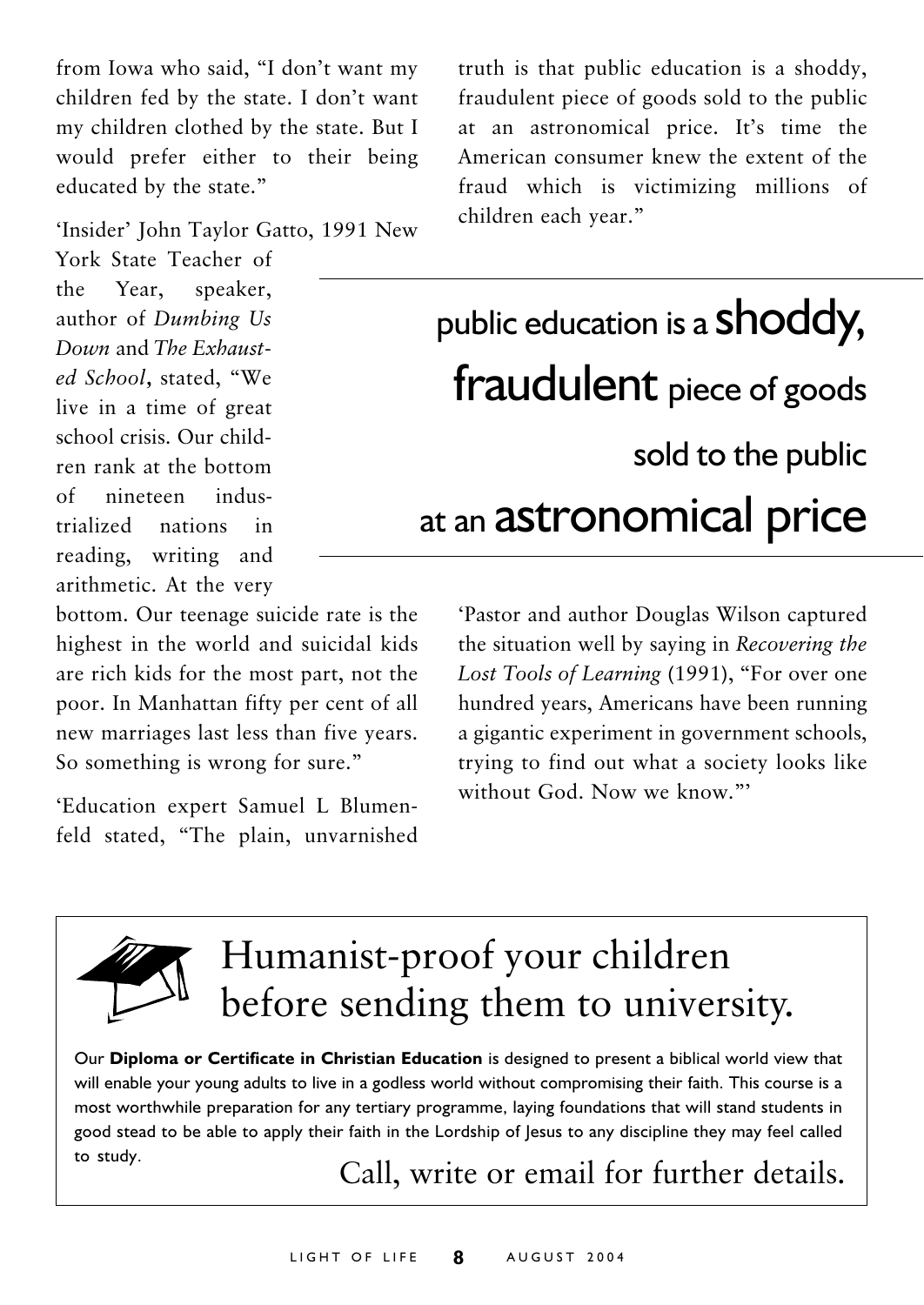

## **GOVERNMENT ASSISTANCE** for Home Educators

**RY PETER FROGLEY** 

## Home education has proved something of a burden for state **Education Departments.**

Sections have needed to be set up to administer home education Bureaucrats have sought to make things easier to allow them to maintain control over home educators. Some Christians have sought to help the bureaucrats do their work by assisting in developing regulations that they believe would help home educators.

### **Christian Involvement**

Seldom do these well-meaning Christians stop to consider that the control of education by the state was introduced to endeavour to eliminate Christian influence in education. The policy makers in education are not wanting to help Christians with their schools or home schooling but rather to control what they do. At the moment it is not politically possible for bureaucrats to act in a manner that is too aggressive, but as time passes and Christians become more accepting of humanist values the resistance diminishes

The unfortunate consequence of Christians becoming involved in the administration of education is that they usually become

part of the system they were going to change.

One of the latest innovations is to provide school-based education for home schoolers. which allows the schools to collect government funding for home educated student. We have endeavoured to avoid this 'carrot' hecause.

- 1. We believe parents are the ones who are to take responsibility for their children's education. (If you want a school to take that responsibility then send them off to school.)
- 2. It opens the way for more control over children's education by state authorities.

We have seen major changes in the way states administer home education in the past twenty years and almost without exception the changes have not been in the best interests of home educators. We have also been watching events in other nations as they have endeavoured to come to grips with controlling this phenomena of home education

Recently, we have been alerted to a situation in Canada. A contact wrote:

Something many people don't understand is that families using the government funded, Distance Education Learning Programs have never been allowed to use Christian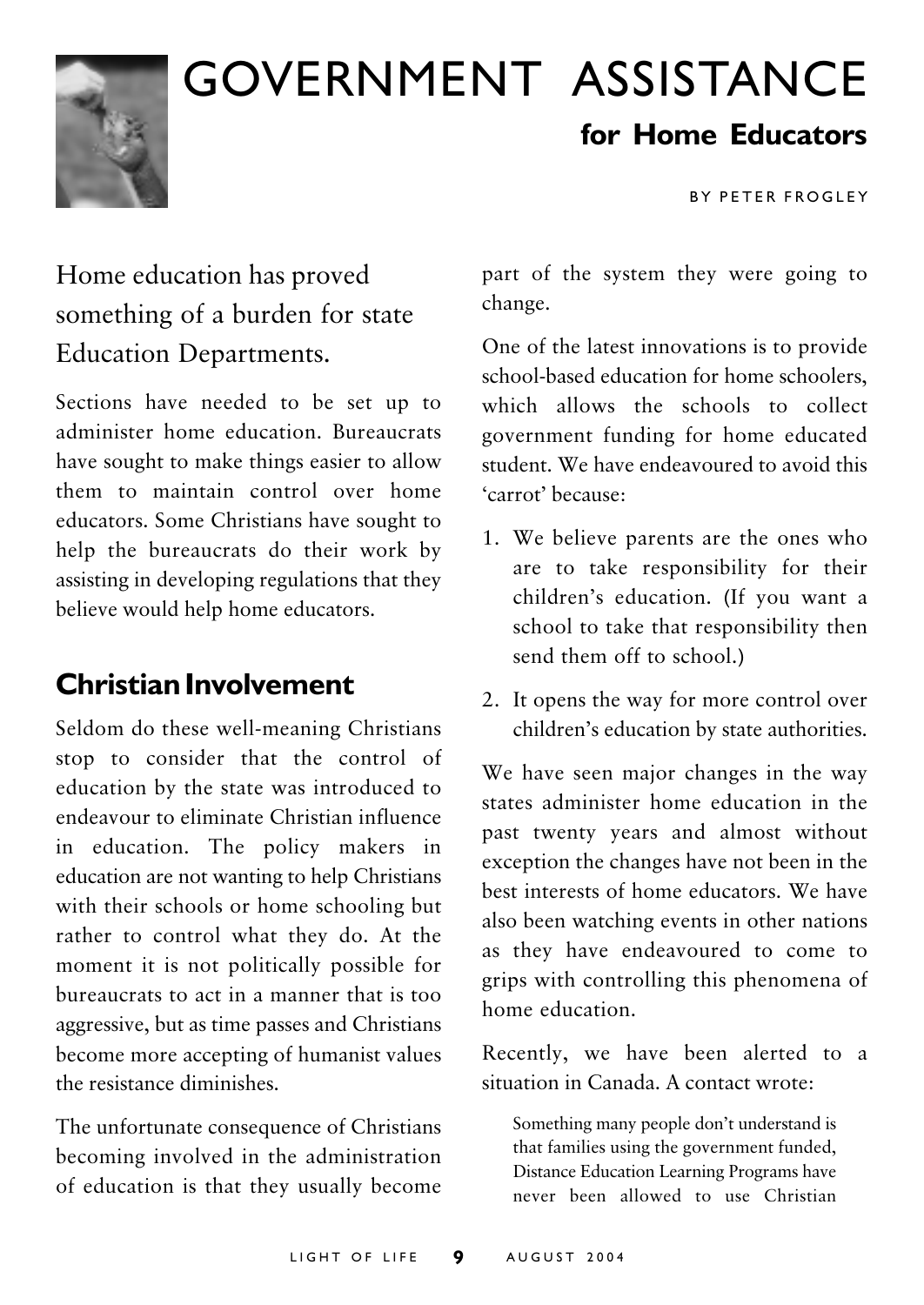curriculum to meet the learning outcomes of the program.

Whilst that regulation has been in place or some time it has not been enforced Now

a 'new broom' has come to the Education Department and instructions have been issued to enforce the regulation. Parents were surprised. even horrified that the state had seemingly lured them into an unfortunate situation.

expenditure of such moneys. The fact that governments do not always enforce that accountability as they may, does not mean they won't in the future.

## **state control** of education was introduced to endeavour to eliminate Christian influence in education

At the moment such a

situation does not exist in Australia, but if the political climate changes it soon could!

#### 'But they're my taxes'

Many Christians feel they should have some benefit from the huge amount of tax they pay and feel it only fair that they should benefit from every government handout. Indeed, it seems most churches hold to the same philosophy - hence many are becoming community centres to be able to access government dollars.

There is a problem with this philosophy. Governments don't see that such moneys are 'my taxes', rather they are public monies and recipients are accountable to the public (read government) for the

A recent survey in Australia indicated that 79% of those home educators surveyed thought it would be good and appropriate for the government to provide financial assistance for their home education program. It may not be long before governments decide there are better ways to control than wielding a big stick  $$ offering money is much more subtle, but achieves the same ends. If the survey is right, and I suspect it is, then control of home educators can be made so much easier and in the process government will be able to generate a number of positions to administer such a program.

The question for us to consider is  $-$  Do we home educate by faith out of conviction from the Lord, or is our conviction a little too flexible?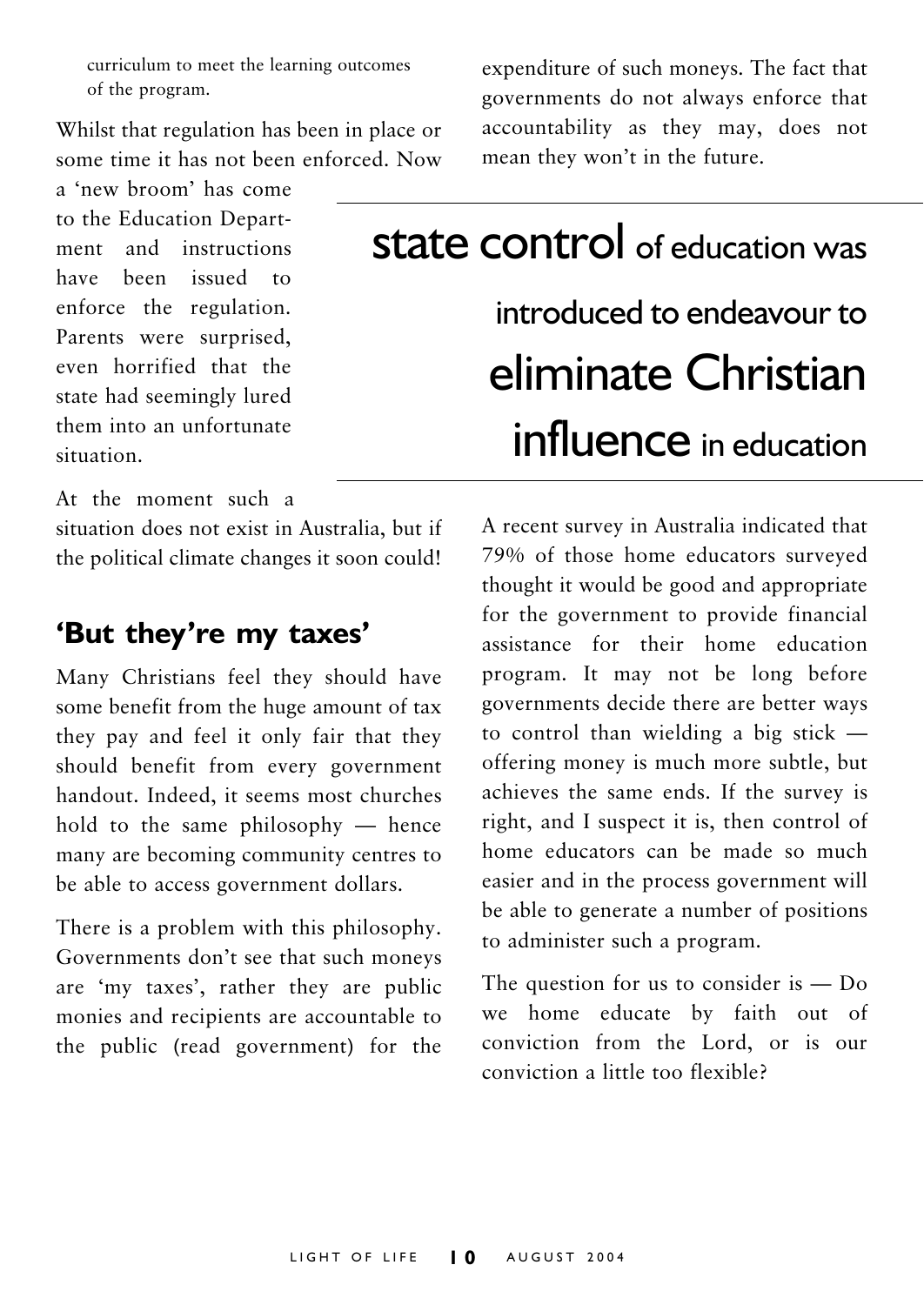

## AWAKFNING THF 'WANT TO' IN CHILDREN

**BY GLEN SENSENIG** 

Awakening has the thought of bringing out something that is already there. Although the 'want to' may not always be what it ought to be in children, they do have a desire to learn new concepts.

This is why they ask so many questions, especially in the preschool years. They want to learn about all the new things in this big, wonderful world.

Like preschoolers, children just beginning school probably will not need much help along this line. But as the new is replaced with the routine, we as teachers need to inspire our students to keep their 'want to'. If children's desire to learn from others never faded this discussion about awakening children's 'want to' could be eliminated

The first need is example! Be enthusiastic about learning, but do not just put on a front. Be inspired about what is being taught in the books; and if you are not, then study the lesson until you are!

Maybe at times you feel inadequate, as one teacher did after a session at a school meeting where the speaker's subject was about enthusiastic teaching. He said, 'I'm discouraged. We just listened to a topic that was supposed to inspire us to be inspirational, but after listening to that speaker getting all out of breath and throwing his arms around  $I - why$ , I just know I can never be inspirational!' Do not be discouraged. The amount of awakening is not measured by arm movement or lack of breath. Each teacher has his own personality and way of communicating. On the other hand, neither will it harm you to get out of breath sometimes. Remember, enthusiasm is caught more than taught!

Another need is sufficient information. No doubt you have heard the illustration of knowledge being like a circle. The bigger the circle, the greater the circumference. In other words, the more you know, the more you realise what all you do not know. Therefore, bringing in information from other sources is helpful for both the teacher and the students

Possibly a student could be assigned to do some of the research. Or maybe several students will be assigned to find information from different sources. They can then share what they have found with the others during the next class. Often the abundance of information a student finds helps him to realise, though subconsciously, how little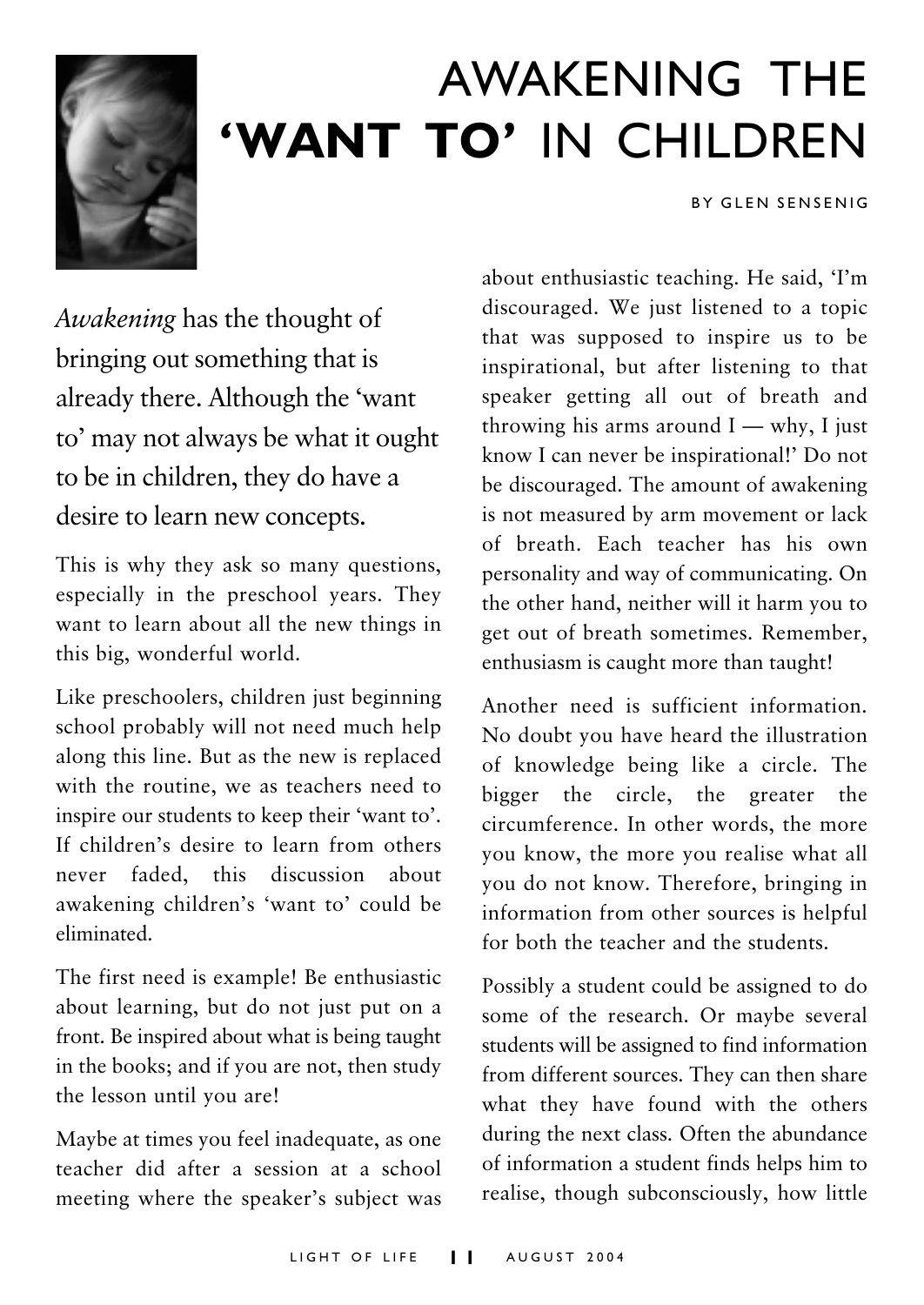he knows. This helps to give him the 'want to' to learn more for himself.

Although it is good for a student to dig out some facts for himself, he must first be inspired to dig! This is the teacher's part. There is no way to impart all the knowledge to each student, so inspiring them to learn on their own accomplishes much more. As one saying goes, 'We must view young people not as empty bottles to be filled, but as candles to be lit'.

Another need is an appropriate amount of extra activities Sometimes a teacher might think lots of extra activities and unusual experiments will enhance a child's 'want to'. While some of these are good, excess actually works in reverse. It merely enhances a student's 'want to' for more exotic happenings but does not enhance his 'want to' when it comes to disciplining himself to learn from books.

Children need the 'want to', not only to inspire their learning but also to regulate their conduct. Even though awakening this 'want to' needs to be done before they ever enter school, teachers will find it needful to give some reinforcement from time to time.

Again, example is the most influential tool the teacher has. So be sure you as the are experiencing teacher vihrant  $\overline{a}$ devotional time each morning before you face the challenges of the day. This is the key to victory and to leaving a consistent influence on these young souls. Be the example that is safe for your students to follow, for they will follow! Remember, you are having an impact on souls, and what

could be more important than awakening them to an earnest desire to live their lives for Jesus! Let us not discourage them.

Encourage students to make 'rules' for themselves as individuals so that you as the teacher will not need to make so many for them. They should be able to use their own common sense. This would be especially true of the older students.

Having this understanding with students is effective in more than one way. It gives them a sense of trust being placed in them. This in turn gives them a desire not to betray that trust and often does more for their 'want to' than almost anything else can do. Granted, there are exceptions to this as well. Some children may not respond in a favourable manner. But I well remember one of my teachers who encouraged this in us. Not many rules were written down, but I distinctly remember not wanting to do anything that would hinder his trust in me. Of course, children are not always good, but in most cases, a teacher's approach has a strong impact on how great the students' 'want to' will be. At the same time, you are helping the students to exercise some self-control.

What will be the results of awakening the 'want to' in your students? They will not only be filled, but they will be as a candle lit that will go on burning after you leave it and will spread its light to others whom you cannot reach. Robert Frost expressed much the same thing. He said, 'I am not a teacher, but an awakener'!

Christian School Builder, April 2004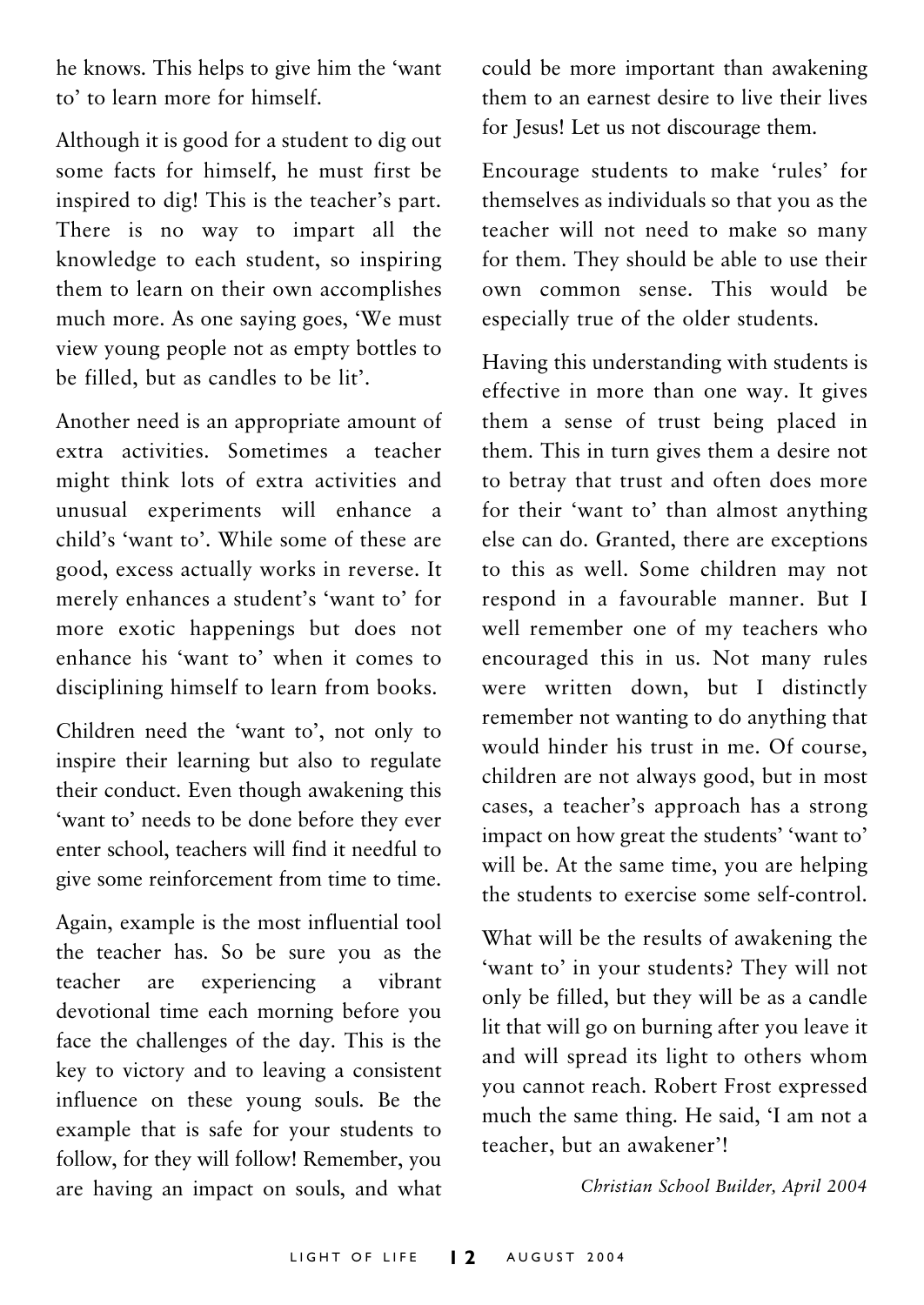**HFAITH** 



## Much of what passes for 'food' today is actually not recognised by our bodies as food.

We tend to think that if we believe a substance is food, then our body is obliged to recognise it as such and process it accordingly. The body, however, has its own parameters when it comes to recognising food, which we could call 'nutritional input'.

#### **DIVINE DESIGN**

Our bodies were designed by the great Creator of all things who ensured there was an abundant provision of food in the creation. It would be inconsistent with God's character for Him not to provide all that we needed for our bodies to function according to the Maker's specifications. The food God has provided is recognised by the body and is able to be utilised for the nutrition of the body. Anything we eat that the body does not recognise as food is treated as a toxin, and the body sets out to remove that toxin. Much of the 'food'

# IS THAT REALLY **FOOD?**

#### **RY PETER FROGLEY**

we purchase from the supermarket is in fact recognised as toxins!

#### **FOOD LAWS**

God even expended some effort to help us understand food by incorporating food laws in the Old Testament. Included with these are the various health regulations. Most people, even Christians, consider these laws to be irrelevant for us today, but I wonder if we are as clever as God yet? There is a very interesting treatment of these issues in the well-known classic None of These Diseases by S I McMillen (available from LEM), which illustrates many cases of the relevance of the scripture in providing advice for health and food

#### THE BODY

The human body has been designed by God to operate on specific fuel (food). This food enables the body to live in health and vitality and will not detract from its efficient operation or 'clog up the works' This fuel is 'real food' and it will meet all the nutritional requirements of the body. God designed our bodies to be efficient and to be able to keep us in good health. The body is a truly remarkable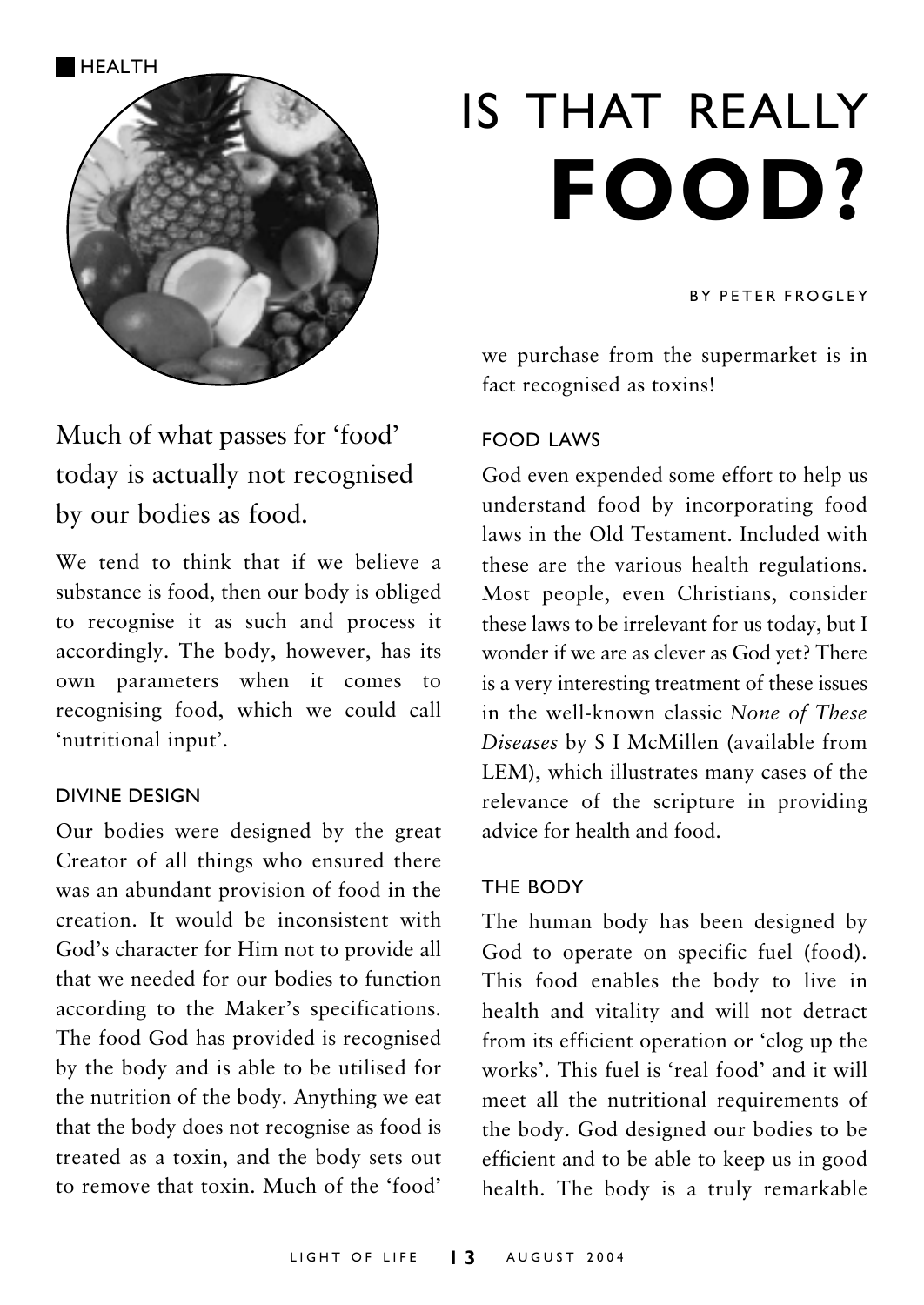creation of a good God. Whilst sin has contributed to a general lack of health in many and various ways, it is possible for most people to live healthy lives by providing their bodies with 'real food'.

#### RECOGNISING REAL FOOD

For a substance to qualify as a 'real food' it must meet the following requirements:

- 1. 'Real food' will be something edible grown by Nature, i.e. from the plant kingdom. God has created the most amazing array of food with the most exquisite tastes. Think of the wonder of fruits such as the banana, the apple, and the peach.
- 2. 'Real food' can be eaten without any form of processing. God has created food ready to eat. Cooking and processing can destroy all or most of the enzymes and thus nutritional value of  $food$
- 3. An entire meal of 'real food' can be eaten and thoroughly enjoyed. This is the way God designed food to be eaten. Our habits and thus taste buds are used to eating a large variety of food at the same time. The effect of this is that we are not used to single food meals and tend to recoil a little.
- 5. 'Real food' will not be offensive to the taste buds. Of course we will prefer some 'real foods' over others, but that is preference rather than offence.

Taste buds are our primary defence mechanism to keep toxins out of the body. Our natural 'sweet tooth' provides God's way of attracting us to our natural diet fruit and vegetables. It also keeps us from consuming toxins, which are not pleasant to the taste. Unfortunately, food processors have developed ways to make offensive tasting and toxic foods edible and pleasant tasting by adding flavours such as sugar.

'Real foods' come as complete packages in that they have everything in them necessary for the body to process and assimilate that food for its use

#### WHAT IS IN 'REAL FOOD'?

The main ingredients all of which real foods contain are:

Glucose which provides the fuel for energy and is largely derived from carbohydrates. Thus the bulk of our diet should be carbohydrates.

**Protein** which the body uses for building and repairing itself. We get plenty of protein from fruit and vegetables.

Fatty acids, the building component of body tissues, which are manufactured by the body from fruit and vegetables.

Minerals which the body uses as catalysts and for building components. These minerals should be organic minerals.

Enzymes (vitamins) which increase the efficiency of bodily functions (catalysts).

Water which provides the medium for chemical processes.

Let's all remember to feed our bodies with real food, not poison!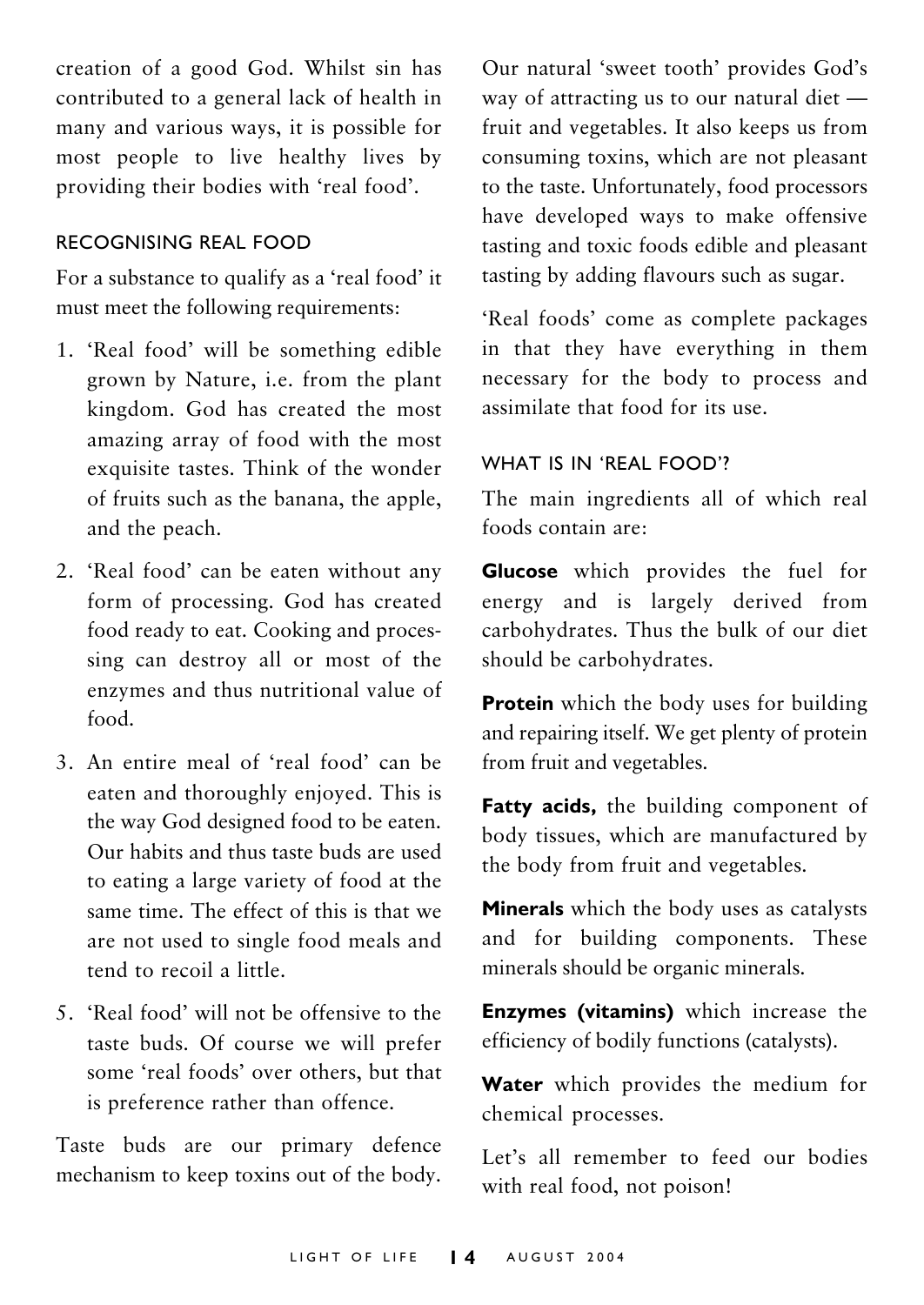## **Light Educational Ministries**

#### LEM PHONICS SENTENCE CARDS

These cards are designed as support materials when teaching the multiple phonograms. Each card is marked with a phonogram or bracket of phonograms and each card seeks a response from the student. Ready to cut and use. \$12.95



#### THE SECRET CAVERN

Elva Schroeder (author of Whatever Happened to the Twelve Apostles?) tells the story of a boy and his dog in Jerusalem at the time of Christ. This book is written for children aged 8-12 to read for themselves, but is also an excellent story book to read to younger children. \$5.95



#### ELEMENTS OF MUSIC VOLUMES I AND 2



Each volume of Wendy Hill's Christian music programme The Elements of Music is now available as a set

Volume 1 includes Student Workbook and Teacher's Resource Kit

\$123.50

Volume 2 includes Student Workbook, Teacher's Resource Kit, Student Test Booklet and Keyboard Arrangements \$163.55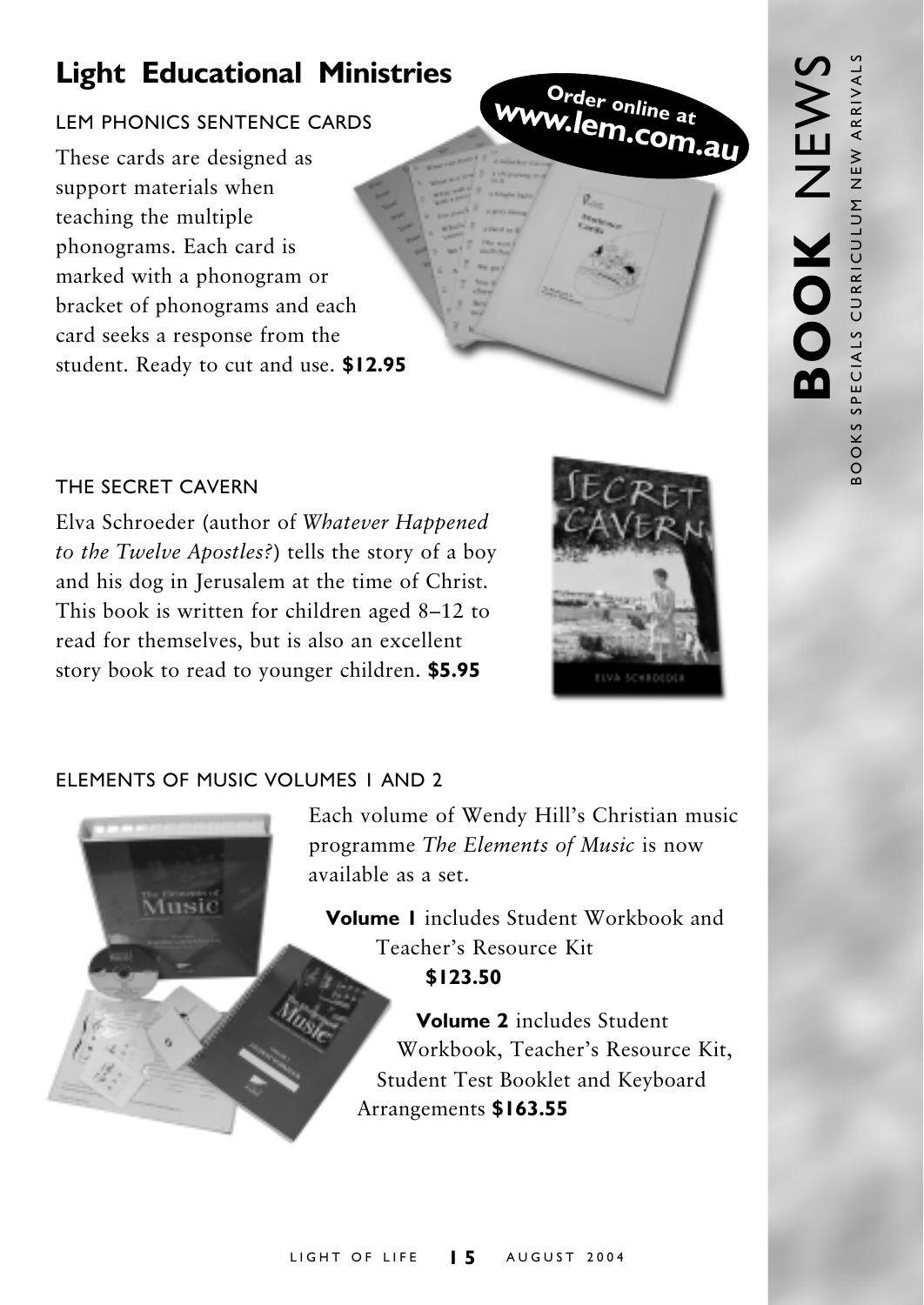### **Understanding the Times**

A great way to introduce your secondary age students to a christian world view. An abridgement of the huge original volume by David Noebel The text comes with a Student Workbook and a Teacher's Manual

Student Text \$44.90 Student Workbook \$23.70 Teacher's Manual \$118.80

## **Classics for Young Readers**



We have mentioned these books previously, but we now have study guides available for parents and teachers. A great way to explore these classic hooks

motores

Sir Gibbie by George MacDonald \$16.00 Sir Gibbie Study Guide \$11.00

Hans Brinker by Mary Mapes Dodge \$16.00 Hans Brinker Study Guide \$11.00

## **Timechart History of the World**

This popular product is now in its second edition, containing incredibly detailed timelines, hundreds of illustrations, maps and historical information from Creation to 2004. Based on an original Victorian wall chart published in 1890, it unfolds to show over 9 metres of timelines and family trees. A great resource for the home or classroom. \$34.95

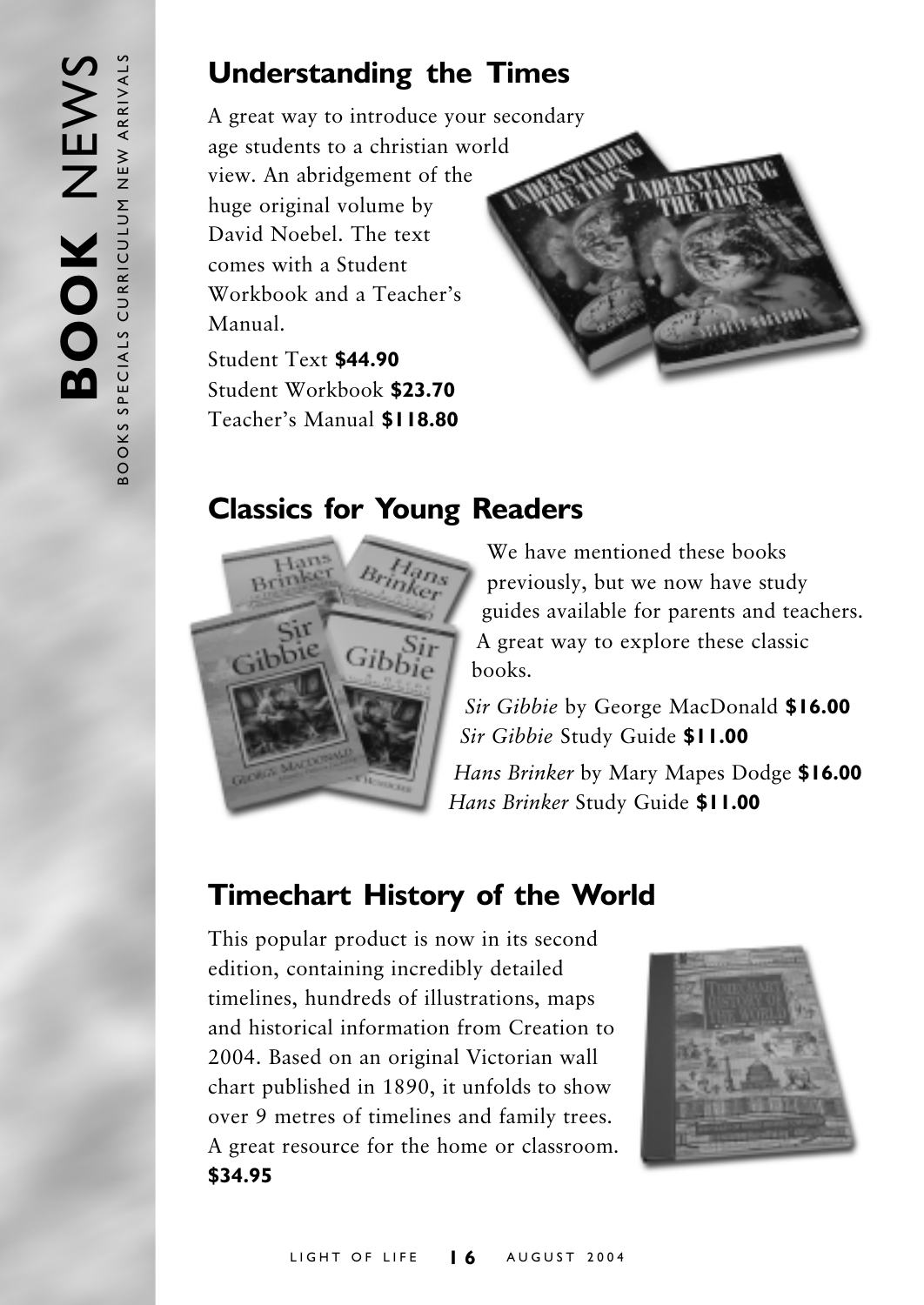## **Shepherd Press**

We are pleased to announce we now have available publications from Shepherd Press.

#### THE GOSPEL FOR CHILDREN

This is a large format, hard cover, full colour guide to help you teach your children the Gospel of Jesus Christ. \$24.35

#### SHEPHERDING A CHILD'S HEART

This is an excellent book on speaking to your child's heart to train them in the ways of God. Highly recommended. \$21.90

#### SHEPHERDING A CHILD'S HEART - PARENT'S HANDBOOK



Containing strategic questions and applications from the text, this handbook will help you get full value in working with your children.  $$15.75$ 

#### SHEPHERDING A CHILD'S HEART **LEADERS GUIDE**

A guide which shows how to run a discussion group based on the text. \$10.95

#### THE CASE FOR KIDS

A very worthwhile video series comprising fourteen 30 minute sessions covering the foundations through age levels. Lectures given by Paul and Tedd Tripp. Comes with a spiral bound discussion guide. \$149.00



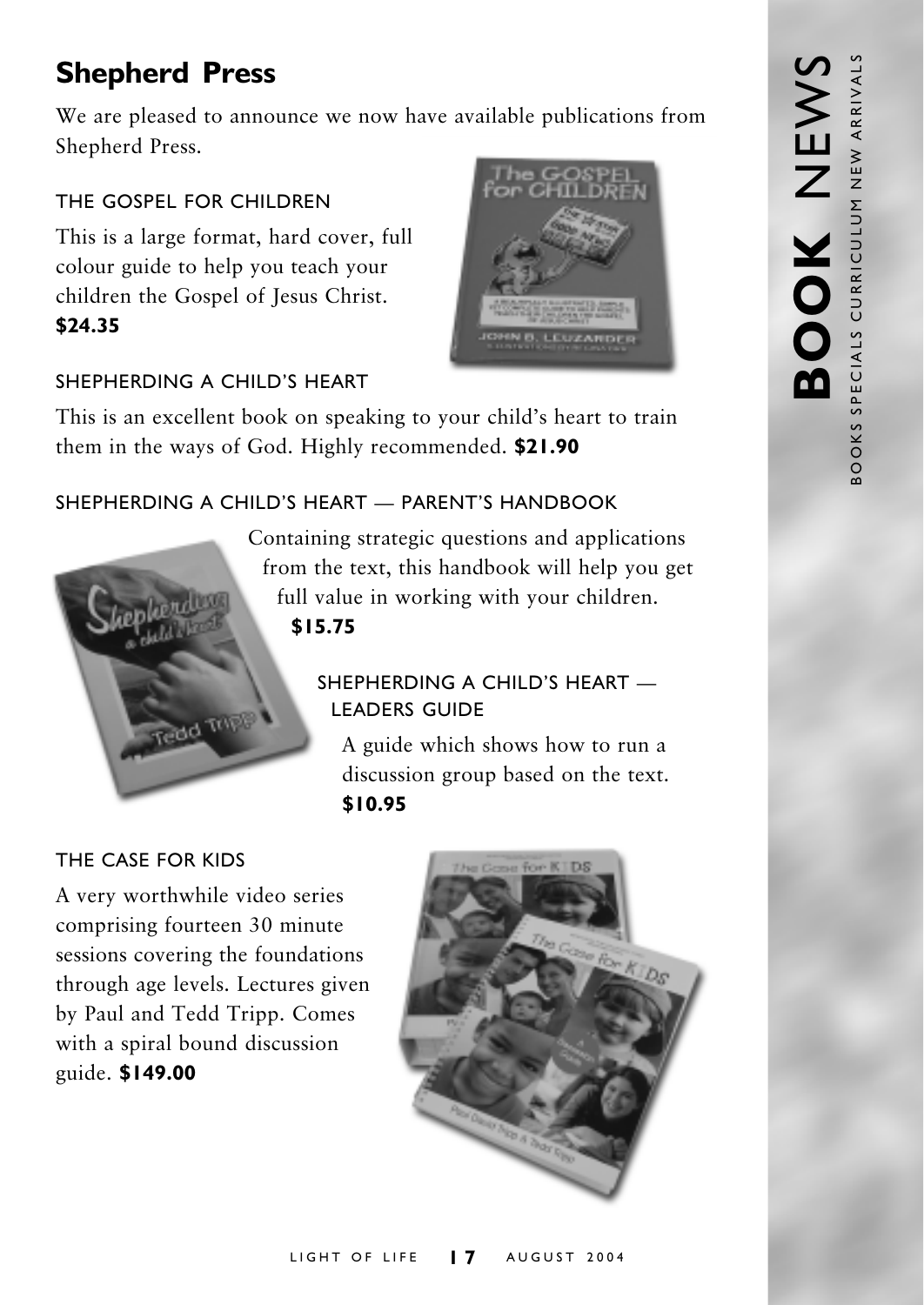

## **LEM PHONICS CORNER**

## I have promised you Jaedin's story.

Jaedin is a very 'physical' little boy of five who loves to run and ride his bike, play football and cricket. He is extremely good at these sports for his age. He didn't show much interest in words and letters before the age of four. When his parents or I read stories to him, his concentration span was very short. Between the ages four and five his interest has grown but in many ways his concentration span is still rather short.

Jaedin's general intelligence and his vocabulary are definitely commensurate with his age. But because of his limited concentration span and other factors, his parents decided not to send him to school until he reached six. In the meantime they decided to work on preparing him for formal schooling.

His mother began to teach him some phonograms about the age of five, but he did not remember them easily. I found that his phonemic awareness skills were not very developed.

He couldn't isolate the initial sound of a word. When playing 'I spy with my little eye', he had no idea!

If the word began with  $p$  he may have said dog and at first any amount of trying didn't seem to change the situation.

We decided to teach him the phonograms at the speed he could manage and play sounding games to help his phonemic awareness at the same time. We used the strategy to sound a word whilst giving a 'clue' to the word's identity in order to motivate him, for example 'Jaedin, could you please get me a c-u-p? Laura wants a  $drink$ ,

His awareness of sounds is growing more and more now and he initiates the game sometimes. For example, as I was putting something in the oven the other day he said, 'Oven begins with  $\mathbf{u}'$ '.

He has learnt most of the single phonograms. It seems that the learning of the phonograms has helped his phonemic awareness and he can now isolate the initial sound of a word. As he learnt each new phonogram he could give words which began with that phonogram.

Having to sound and join each sounded word to the correct picture in the workbooks has been a great help to him. As he sounds each word he has a choice of three or four words it could be This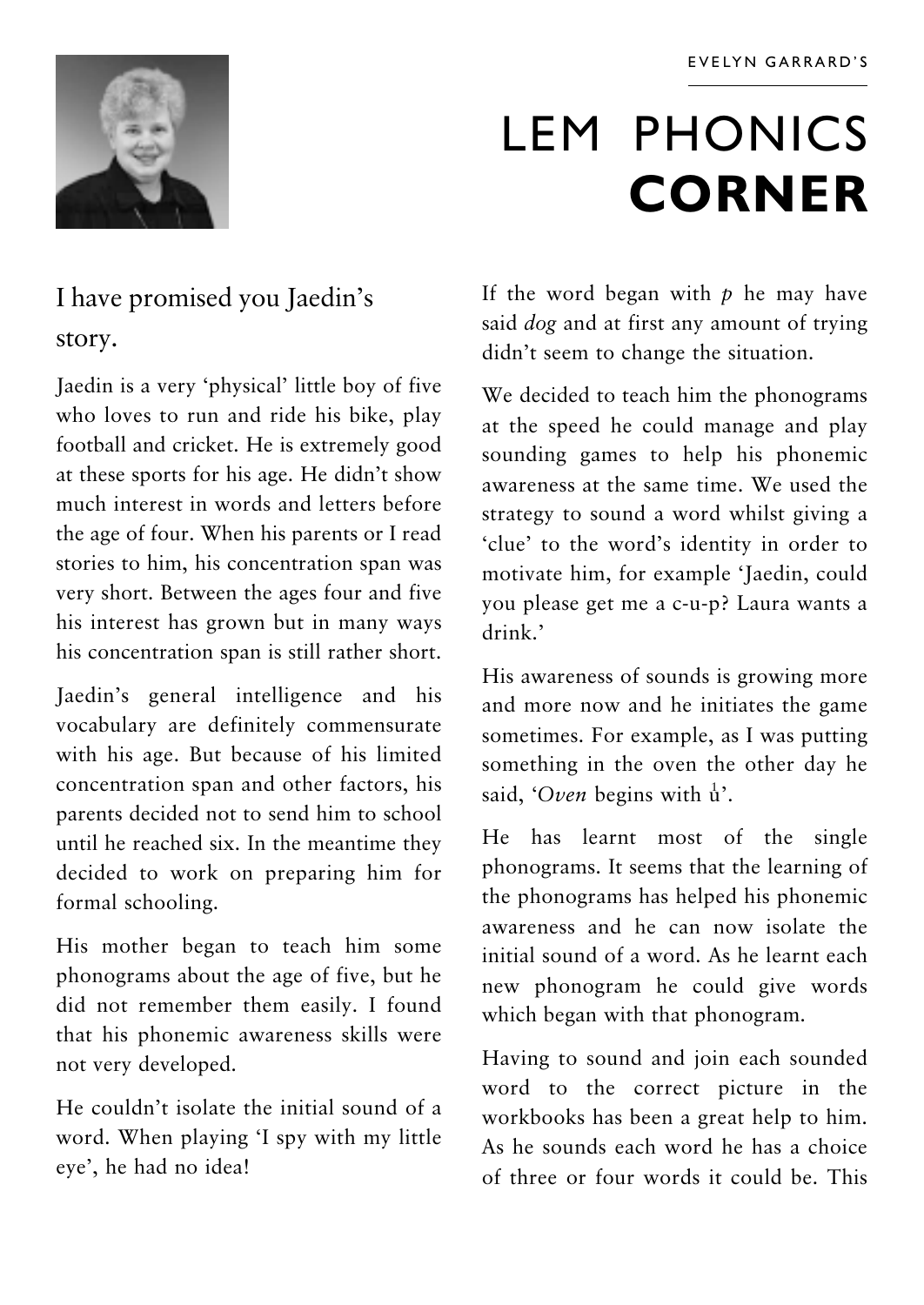acts as a little crutch for him. Once his father covered all the pictures as he was sounding, and he could not hear correctly what the sounded word was. I explained to his father that the child must experience success if he is to continue to be motivated to learn. That is why we can provide crutches for a while and eventually we can withdraw them, similar to providing a stake for a young plant.

When Iaedin has to sound the words in his workbook which are below the words and pictures part he cannot always 'hear' the word although he can sound the phonograms. For now, I have helped him when he needs it by sounding the word after him. He can always get it right when I sound it. From not being able to hear the word at all in the first stages this will surely lead to being able to 'hear' his own sounding!

I also give Jaedin exercises linking syllables. For example, 'What do these syllables say? Vic-tor-i-a? (Victoria is his sister.) This is often easier for a child and it all works towards building the awareness of sound.

A little later I made a new step towards withdrawal of the crutches mentioned above. I gave Jaedin unseen words (within his known phonogram range) on cards with a picture on the left with the word on the right. BUT the picture was covered with a movable sleeve. After sounding the word and saying what he thought it was, I removed the sleeve and if he got the word right he could get a star for it. The motivation involved made him try harder and his correct percentage was much higher than it had been for sounding unknown words with  $no$ specific motivation.



Jaedin has the tendency to easily feel discouraged if he can't do something immediately. So if he thinks he cannot manage something he will 'cop out' by saying, 'I am tired, I have had enough now'. It is very important for him to have a sense of achievement and that he be commended for what he does achieve, but it is equally important that he understands that he must be willing to put in effort.

So I have attacked this problem by designating a certain amount of work which has to be accomplished in a lesson and he must work at it until it is finished even if I have to help him. The ability to see a task through is an essential part of a successful life and if nurtured early will make things so much easier later on.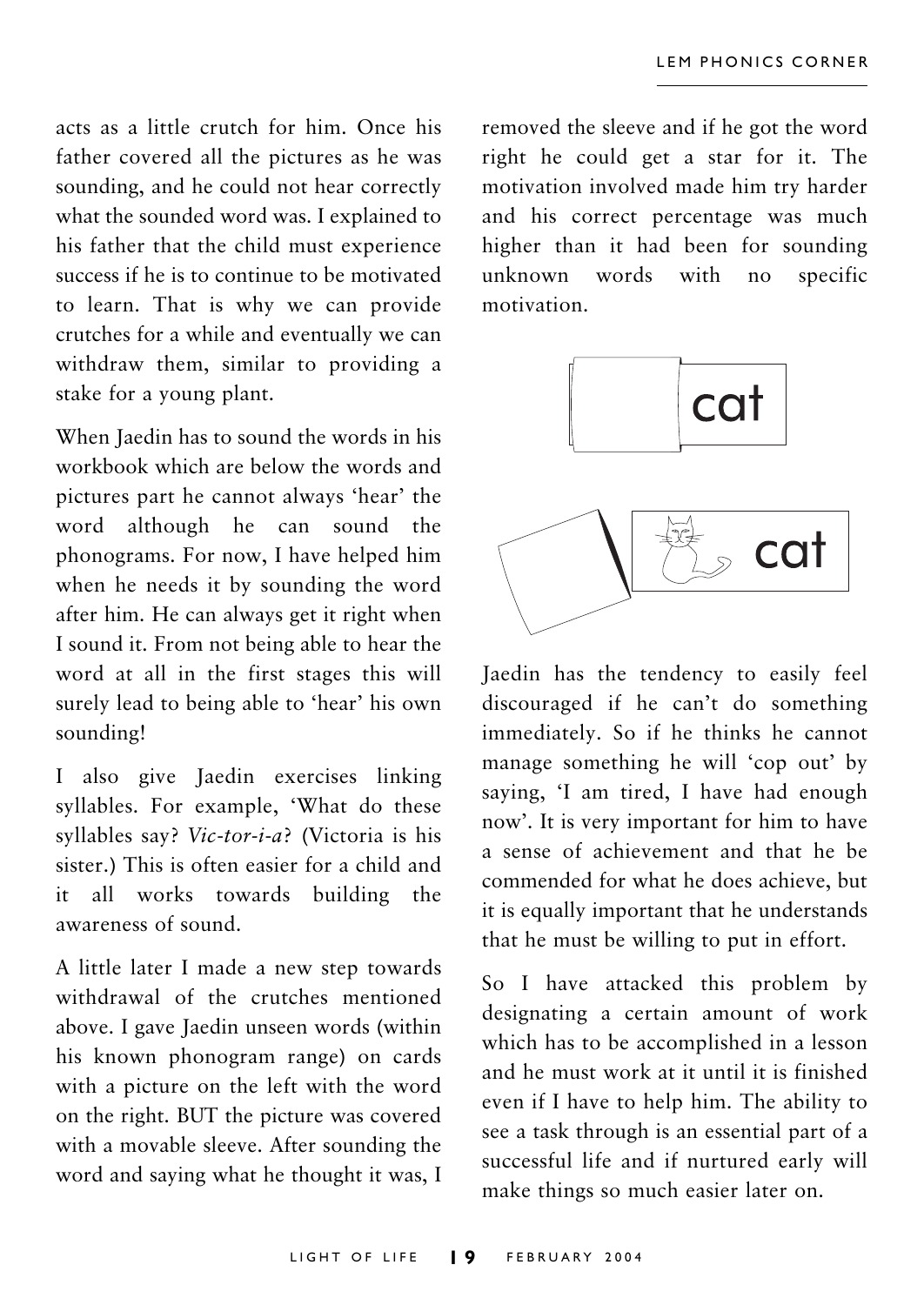The question of tiredness is not decided by him but by me, because the child is not really capable of distinguishing between tiredness and discouragement (or even tiredness and laziness) at this stage. During the lesson I will help him enough so that he doesn't feel abandoned to a task which

seems unachievable  $\mathbf{t}$ him, and I will also seek ways in which I can relate the things he is doing to his own life and experience (meaning and purpose)!

For example, where there are pictures on the page I would talk about each picture as we do the exercises.

'Do you know that your daddy had a pet hen when he was three? He used to

carry it around so much that eventually it died from being squeezed too much. Let's sound hen What is the first sound? Yes 'h' You know how to write 'h' Find it on the phonogram chart. Great! Now let's write it in the space where the 'h' is missing. Good work! Now sound the word and see if it really sounds like hen!'

On occasions I may decide to lessen the load in certain areas and give more exercises in things which will be more motivating or yield greater success if I feel he is genuinely over-stretched, but I will not let him cop out altogether! His concentration span has definitely improved under this regime.

Jaedin's parents now feel it is time to set a definite time when Iaedin must do some structured 'school work' and I am sure this will vield good dividends.

It is probably providential that I have two grandsons aged the same who are so



different! I need to understand that not all children should be expected to do the same things at the same time. It was wise  $\alpha$ f Jaedin's parents not to expect him to cope with school when he has just turned five. I believe the two boys are equally intelligent. Both have skills which the other doesn't have.

Jaedin is more focused in

his task, whereas Joshua tends to wander off into by-paths very easily.

Joshua is skilled in words, Jaedin has super prowess at physical pursuits. Jaedin is much quicker in the mathematical area than Joshua at this stage, but Joshua shows an amazing conceptualization in his art work. Joshua needs more time to develop physical skill. Jaedin needs more time to develop written language skills.

Thank you to those who gave feedback on the last issue on 'Joshua's case'. Since that article Joshua has begun on the Word List and doing well. His reading continues to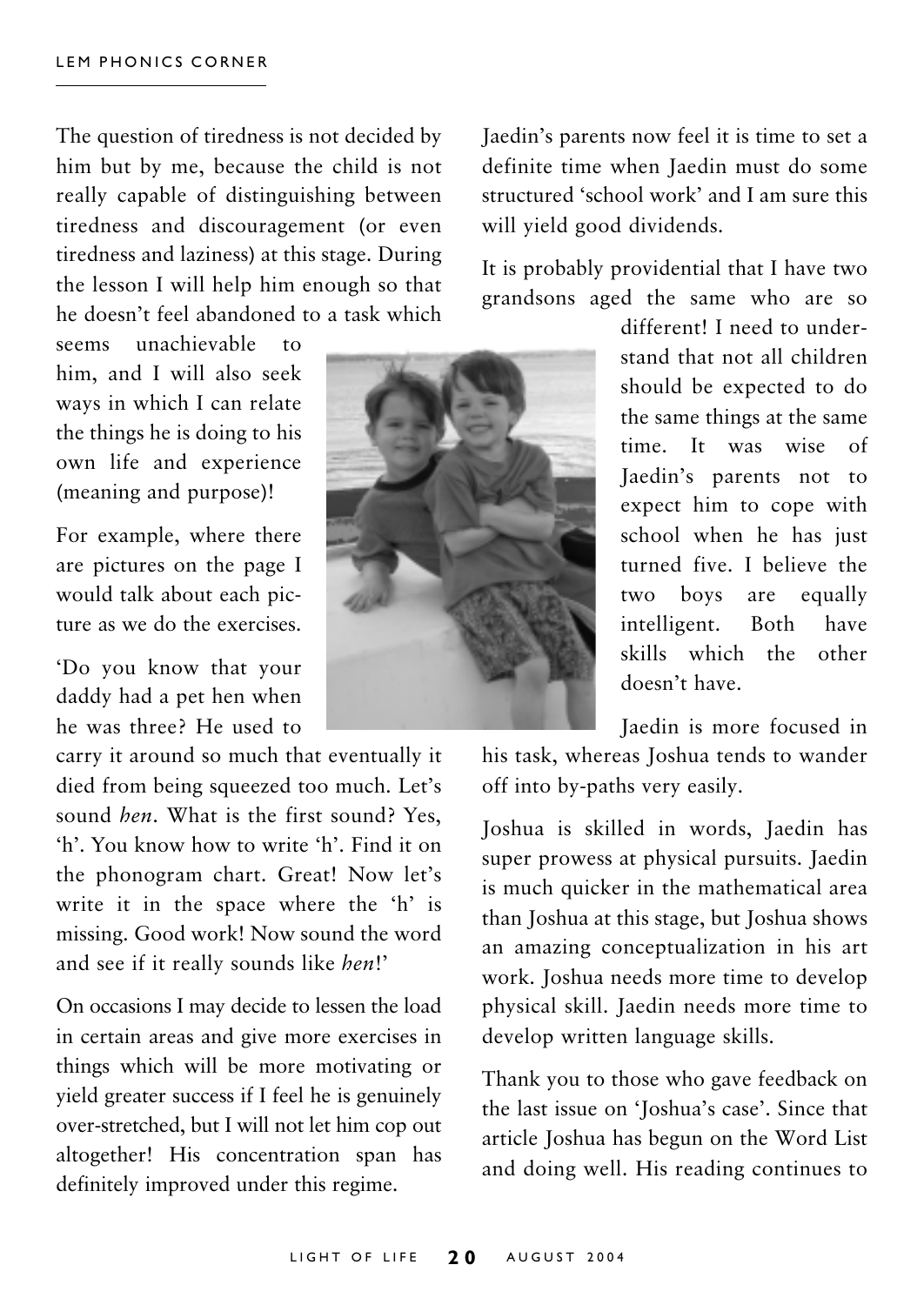zoom ahead. I am reading him Patricia St John's book *Treasures of the Snow* at the moment and he reads all the titles of the chapters (getting phrases like 'The Accident', 'Annette's Revenge' and 'The Ouarrel Begins') correct even though he doesn't always know what a word means. I wanted to prove that my theory that reading books to children which are somewhat above the child's vocabulary range but still have interesting action in them can be a valuable learning experience, and this book is definitely proving its worth. Both Joshua and his three-year-old sister Erin are listening to it. Erin can tell who the characters are and what they did, but Joshua is thinking more deeply about issues and asking more questions about God as well as learning much new vocabulary.

The other day the chapter I read had more description than action in the first section. After a while Joshua remarked, 'Well Grandma, this all sounds very good, but when are we going to get to Annette's reverse [revenge]?'

I am looking forward to giving an update on Jaedin's future progress at some later date and feel confident I will have lots of positive things to say.

Blessings,

Hoelyn

## The Flements of Music **MISUNDERSTANDING**

It appears that some have understood that a teacher is necessary for The Elements of Music Volume Two. This is incorrect. The whole course is designed to be used without a trained teacher. It is written for parents and students who have little or no music knowledge as well as those who do.

Volumes One and Two of The Flements of Music are now in all states of Australia, Singapore, Malaysia and New Zealand. Thank you to those who have sent back such positive and encouraging reports about the Biblical perspective and the ease of use of the course

To gain full benefit of the course, however, the full set of materials needs to be used. The full set for Volume One



(02) 6259 3944 or (03) 8802 7650 or order online at www.lem.com.au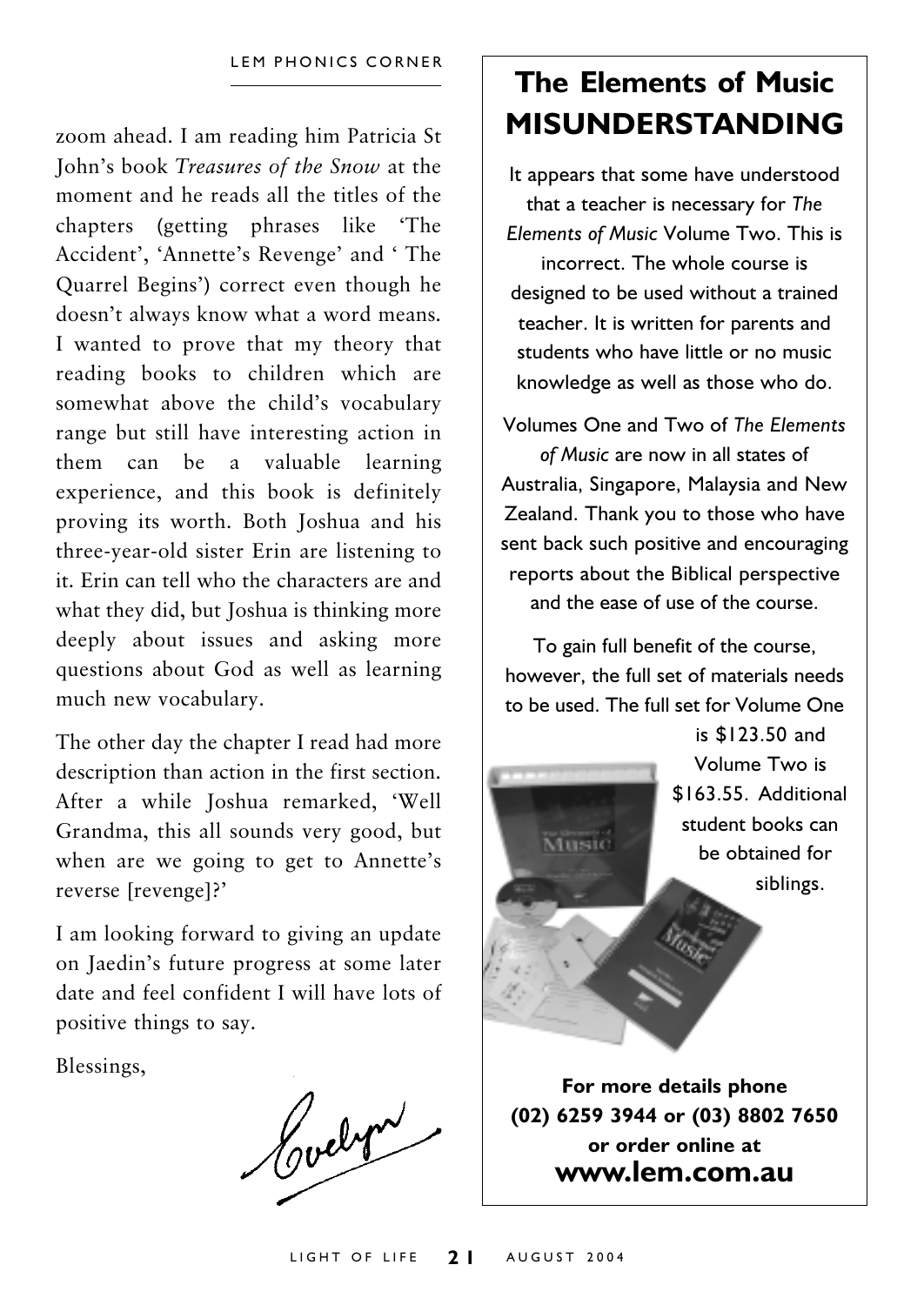## FVENT CALENDAR

COMING EVENTS SEMINARS PROGRAMMES UPDATES

Note the number of the seminar you are interested in and tick the corresponding box on the registration form inside the back cover



**Christian Home Education** Seminar and Show

### 2004 Programme

- $9:00$  Registration
- 9:30 Future of Home Education Peter Frogley
- 10:30 Morning Break
- $11(00)$  Elective sessions for remainder of day:

Curriculum Summary Peter Frogley

Teaching Geography John Angelico

#### $12:00$  Lunch

2:00 Curriculum Summary John Angelico

> Preparation for Tertiary Education Peter Frogley

3:00 Keeping Organised at Home John Angelico

> **LEM Phonics** Peter Frogley

- 4:00 Book Browse and Buy
- $5:00$  Close

Minor adjustments may be made to the programme on the day

## **CHESS/Seminars**

Children are welcome at all CHESS semindrs, but they must be quiet and accountable to their parents at all times.

### $($  01 PERTH. WA

| Date    | Saturday 4 September             |  |
|---------|----------------------------------|--|
| Venue   | Presbyterian Church, 32 Bull     |  |
|         | Creek Dr, Bull Creek             |  |
| Cost    | Single/Family: $$25/$40$         |  |
|         | Earlybird (by 14 Aug): \$15/\$25 |  |
| Send to | Rod and Leanne Ellis             |  |
|         | 246 Duckpond Rd                  |  |
|         | Wellard WA 6170                  |  |
|         |                                  |  |

#### 02 SYDNEY, NSW

| Date    | Saturday 2 October               |  |
|---------|----------------------------------|--|
| Venue   | Condell Park Christian School    |  |
|         | 29 Lancelot St, Condell Park     |  |
| Cost    | Single/Family: $$25/$40$         |  |
|         | Earlybird (by 11 Sep): \$15/\$25 |  |
| Send to | Leanne Glen                      |  |
|         | 6 Blackwattle Grove              |  |
|         | Narellan Vale NSW 2567           |  |
|         | Enquiries LEM, (02) 6259 3944    |  |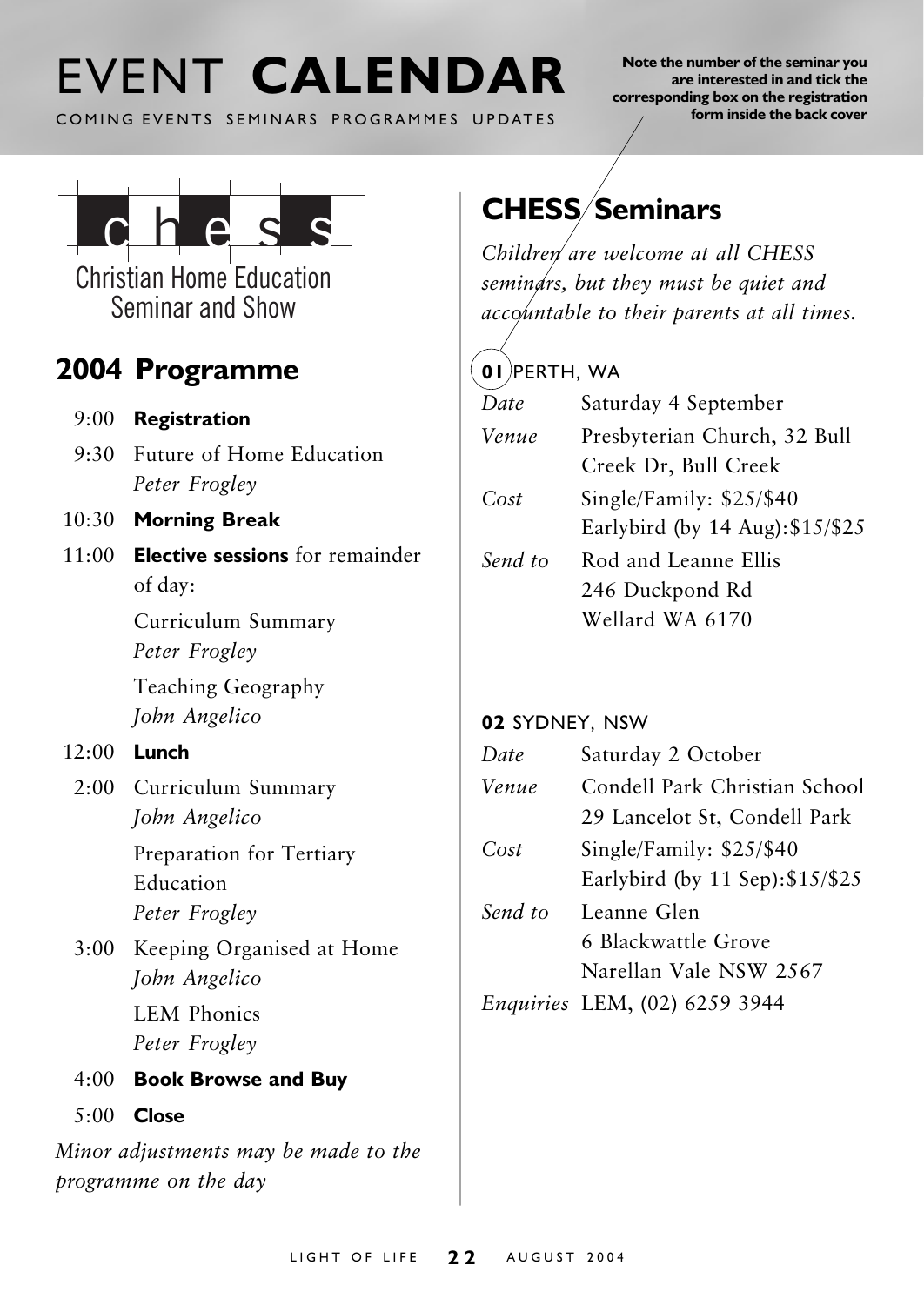## **FVENT CALENDAR**



#### **Level I Seminars**

The LEM Phonics Introductory Seminar is designed to equip teachers and parents to effectively teach the LEM Phonics programme to their children. Successful participants will be awarded with a Level 1 (Introductory) Certificate in LEM Phonics.

#### 03 MELBOURNE, VIC

| Dates | Mon $16$ Aug $12.30$ pm $-6$ pm              |
|-------|----------------------------------------------|
|       | Tue $17$ Aug $12.30$ pm $-6$ pm              |
|       | Mon 23 Aug $12.30 \text{ pm} - 6 \text{ pm}$ |
|       | Tue 24 Aug $12.30 \text{ pm} - 6 \text{ pm}$ |
|       | Mon 30 Aug $12.30 \text{ pm} - 6 \text{ pm}$ |
|       | Tue 31 Aug $12.30 \text{ pm} - 6 \text{ pm}$ |

Instructor Marilyn Bradbury

- Holy Cross Primary School, Venue Hamilton Road. New Gisborne
- $Cost$ \$360 per person including the LEM Phonics Manual, Phonogram Cards and Word List K. Participants who already have these items will have their value refunded from their fee. Deposit of \$50 per person required with registration.

| Send to                     | Mrs Marilyn Bradbury<br>3 Ramsay Court<br>Sunbury Vic 3429                                                                                        |  |
|-----------------------------|---------------------------------------------------------------------------------------------------------------------------------------------------|--|
| Phone                       | (03) 9740 6562                                                                                                                                    |  |
| Email                       | mbradbury@lem.com.au                                                                                                                              |  |
| 04 ADELAIDE, SA             |                                                                                                                                                   |  |
| <i>Instructor</i> Chris Joy |                                                                                                                                                   |  |
| Dates                       | Tue 11 - Fri 14 Jan 2005<br>$8.45$ am $-3.00$ pm                                                                                                  |  |
| Venue                       | Sunrise Christian School<br>95 Wattle St, Fullarton                                                                                               |  |
| Cost                        | \$330 per person including the<br>LEM Phonics Manual, Word<br>List K, and stationery; deposit<br>of \$60 per person required<br>with registration |  |
| Note                        | Learning the 75 Phonograms<br>before the seminar will enable<br>attendees to gain maximum<br>benefit.                                             |  |
| Reg. by                     | 23 December 2004                                                                                                                                  |  |
| Send to                     | Chris Joy<br><b>RMD 635</b><br>Victor Harbor SA 5211                                                                                              |  |
| Phone                       | (08) 8552 3755                                                                                                                                    |  |
| Email                       | cjoy@lem.com.au                                                                                                                                   |  |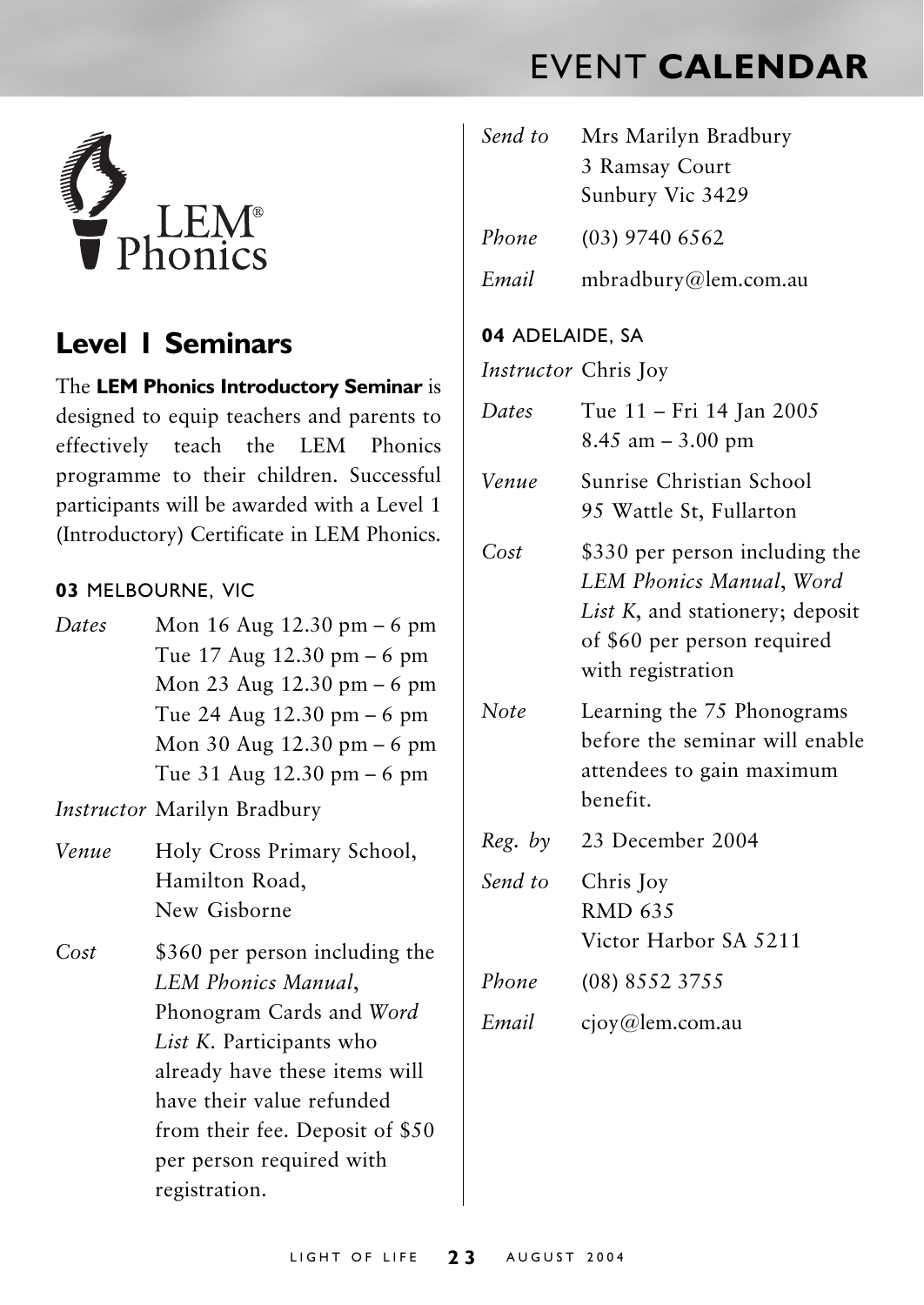## **FVENT CALENDAR**

Note the number of the seminar you are interested in and tick the corresponding box on the registration form inside the back cover

### **One-Day Seminars**

The LEM Phonics One Day Seminar is designed to give teachers and parents a fundamental knowledge of how the English Language works and in particular how to use the LEM Phonics methodology to effectively teach literacy skills.

#### 05 TEACHER AIDES SEMINAR -TOOWOOMBA, OLD

Instructor Greg O'Keefe

| Date | Tue 14 Sep            |  |
|------|-----------------------|--|
|      | $8.30$ am $- 5.30$ pm |  |

Venue Toowoomba, Old

- $Cost$ \$130 per person including a comprehensive folder of notes and teaching ideas; deposit of \$20 per person required with registration
- Meals Tea/coffee/biscuits provided, meals are the responsibility of participants

 $Reg.$  by 10 September 2004

- Send to Ark Educational Consultancy 'Ardlui', c/- PO Greenmount via Toowoomba Qld 4359
- Phone  $(07)$  4697 1411
- Email gokeefe@lem.com.au

#### 06 HOME EDUCATORS SEMINAR -TOOWOOMBA, OLD

Instructor Greg O'Keefe

| Date    | Wed 15 Sep<br>$8.30$ am $- 5.30$ pm                                                                                                             |  |
|---------|-------------------------------------------------------------------------------------------------------------------------------------------------|--|
| Venue   | Toowoomba, Qld                                                                                                                                  |  |
| Cost    | \$90 per person including a<br>comprehensive folder of notes<br>and teaching ideas; deposit of<br>\$20 per person required with<br>registration |  |
| Meals   | Tea/coffee/biscuits provided,<br>meals are the responsibility of<br>participants                                                                |  |
| Reg. by | 10 September 2004                                                                                                                               |  |
| Send to | Ark Educational Consultancy<br>'Ardlui', c/- PO<br>Greenmount via Toowoomba<br>Qld 4359                                                         |  |
| Phone   | $(07)$ 4697 1411                                                                                                                                |  |
| Email   | gokeefe@lem.com.au                                                                                                                              |  |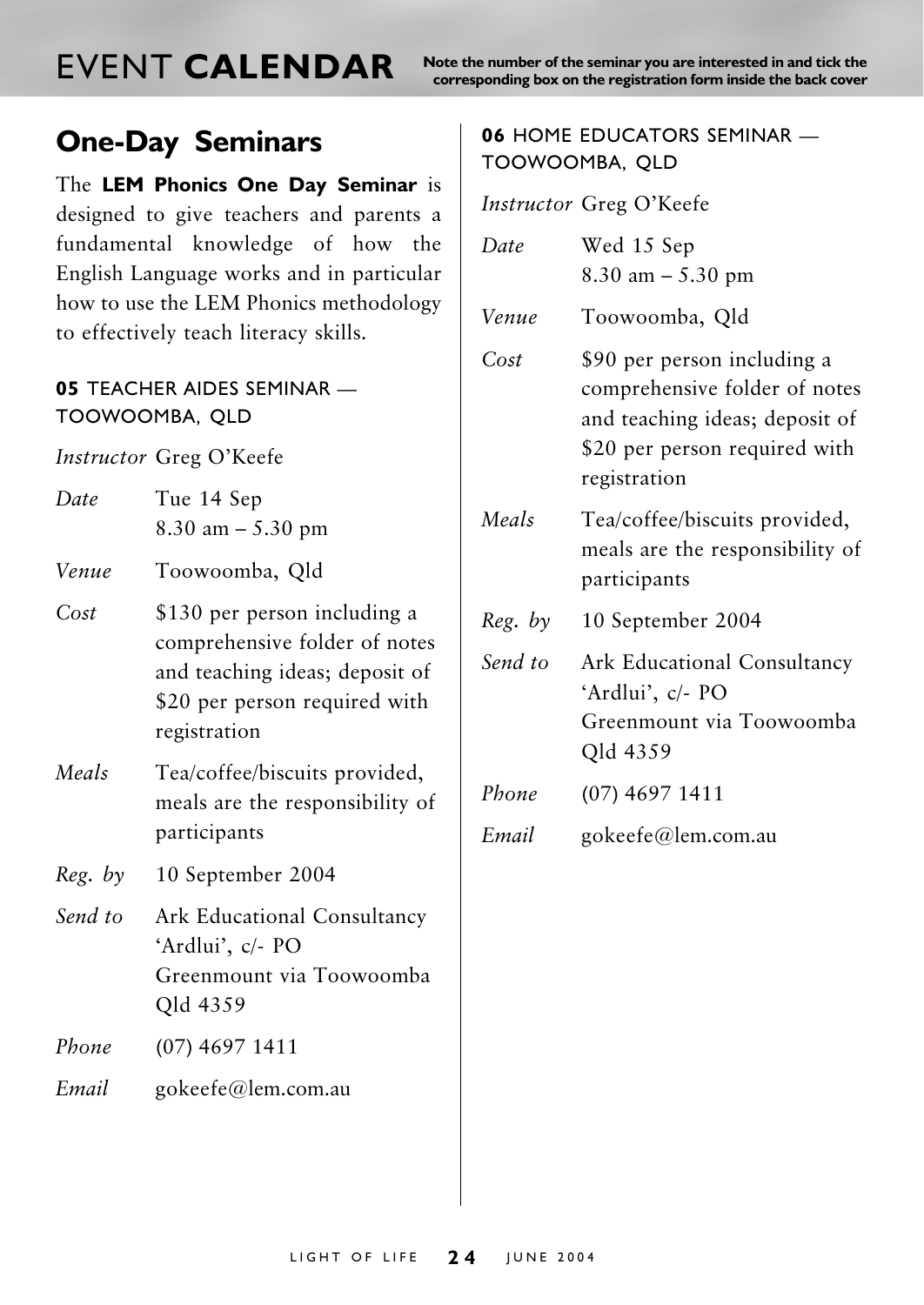

## **SEMINAR REGISTRATION**

| Name    |       |  |
|---------|-------|--|
| Address |       |  |
|         |       |  |
| Phone   | Email |  |

**LAM REGISTERING FOR:** 

## **CHESS Seminars**

Tick the box of the seminar vou wish to attend and return to the address listed in the event calendar

Cheques payable to CHESS for all seminars

01 Perth

02 Sydney

### **I FM Phonics Seminars**

Please note the information required for each seminar, tick the box and return to the address listed in the event calendar

#### 03 Melbourne

Cheques payable to Marilyn Bradbury

#### 04 Adelaide (January 2005)

Cheques payable to Christian Home School Association

- $\Box$  Please send me a CD of the 75 phonograms for pre-seminar learning
- $\Box$  Please order me a set of Phonogram Cards @ \$24.95 (payment enclosed)

#### 05 Toowoomba (Teacher Aides)

Cheques payable to Ark Educational Consultancy

#### 06 Toowoomba (Home Educators)

Cheques payable to Ark Educational Consultancy